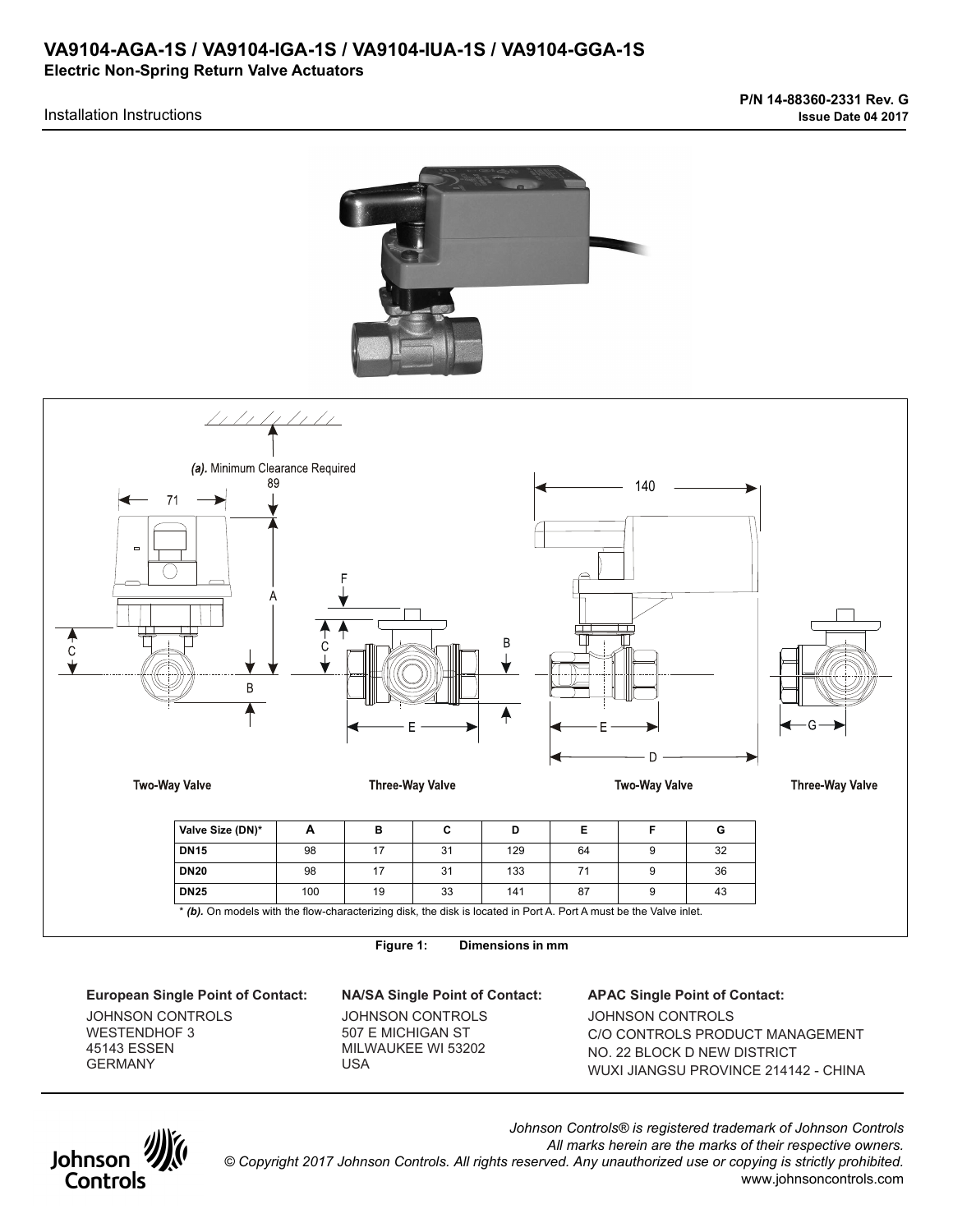



**Figure 2: Mounting Positions for Chilled Water and condensing Atmosphere Applications**



**Figure 3: VG1000 Series 3-Way Ball Valve (Port A Connected to Port C)**



**Figure 5: Installing the Handle**



**Figure 4: VG1000 Series 3-Way Ball Valve (Port B Connected to Port C)**



**Figure 6: VA9104-GGA-1S Factory Switch Setting**

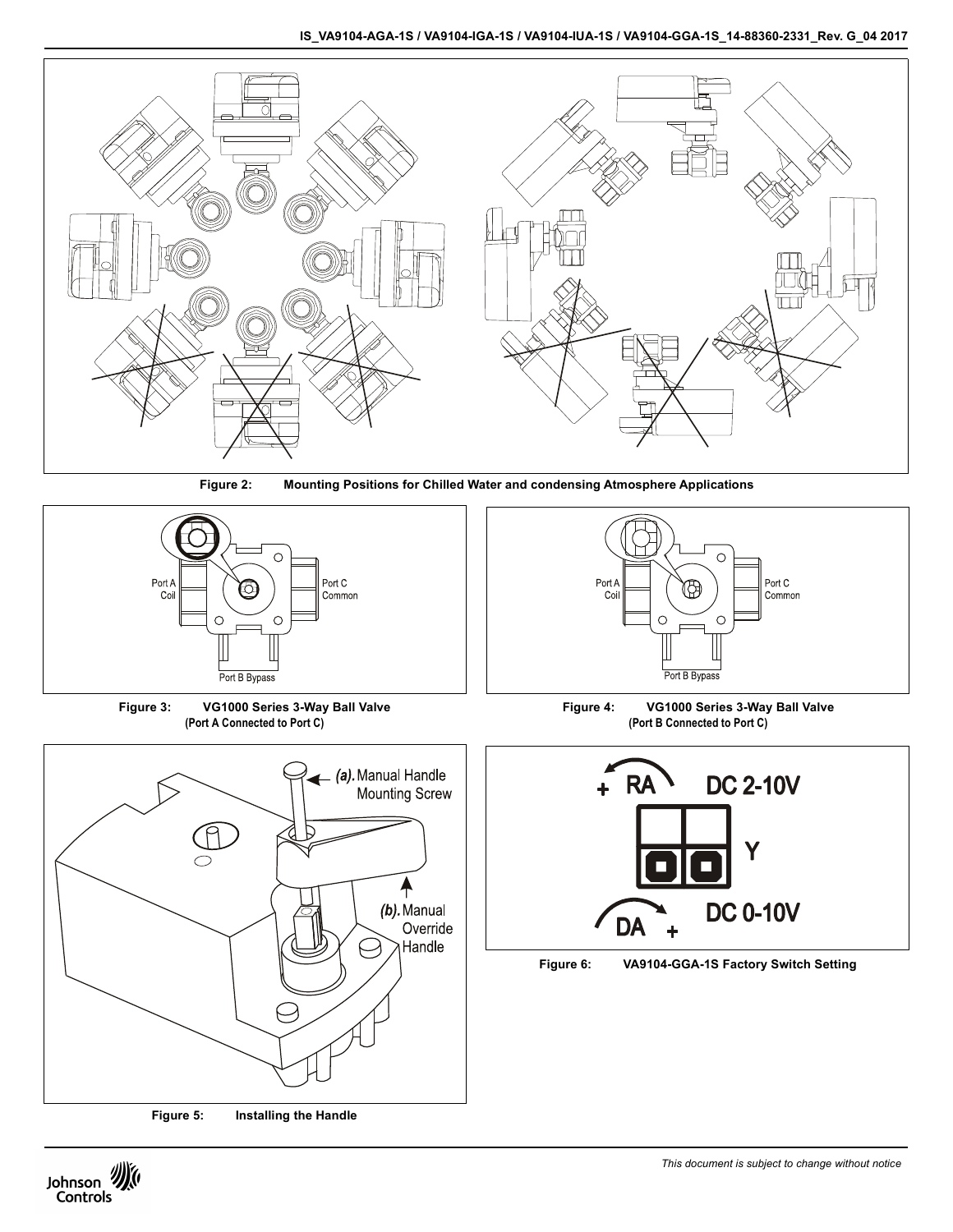



**Figure 7: VA9104-AGA-1S Control Wiring Diagram**

**Figure 8: VA9104-IGA-1S Control Wiring Diagram Floating**





**Figure 9: VA9104-IGA-1S Control Wiring Diagram ON/OFF**

**Figure 10: VA9104-IUA-1S Control Wiring Diagram Floating**



**Figure 11: VA9104-IUA-1S Control Wiring Diagram ON/OFF**



**Figure 12: VA9104-GGA-1S Control Wiring Diagram**

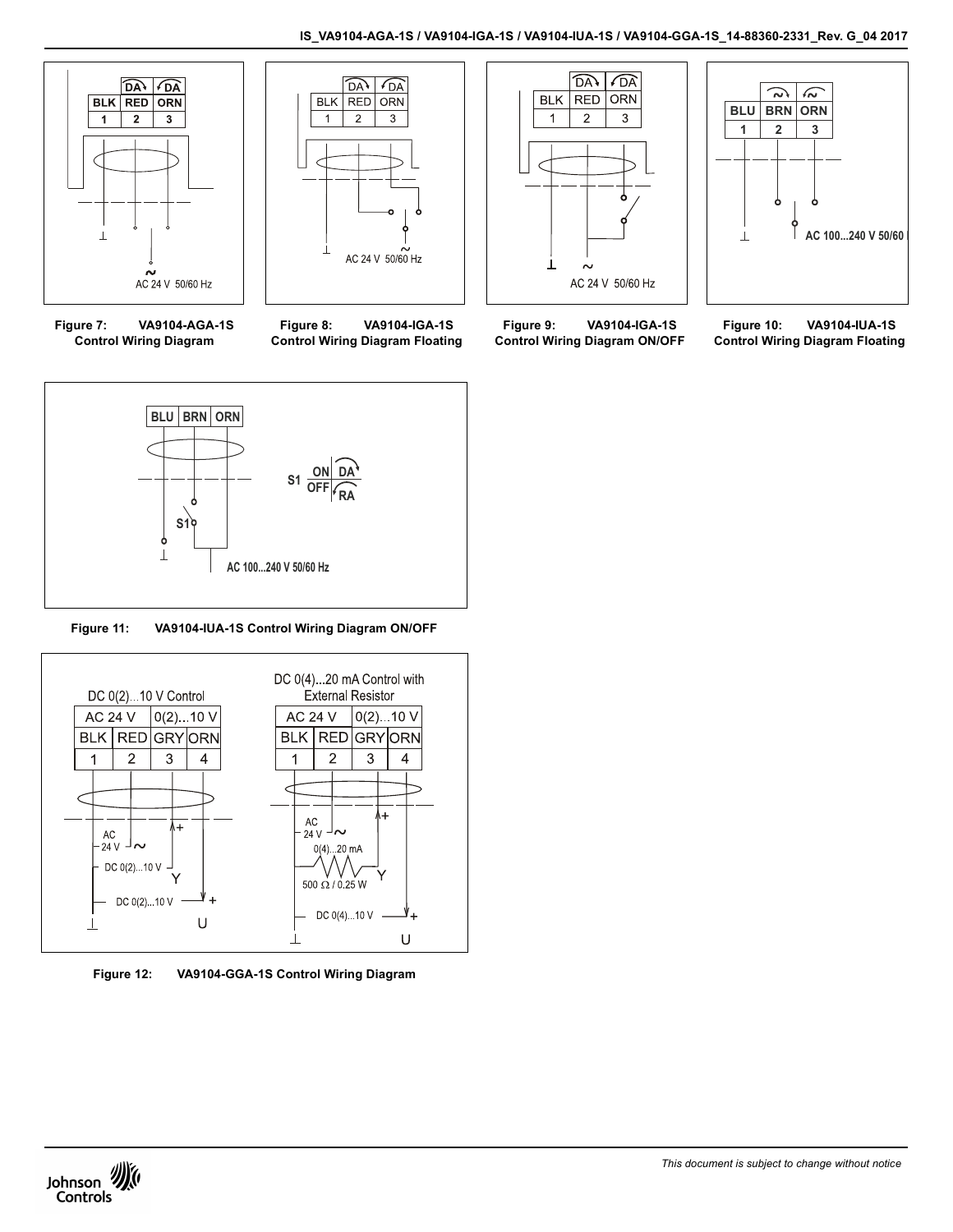# **READ THIS INSTRUCTION SHEET AND THE SAFETY WARNINGS CAREFULLY BEFORE INSTALLING AND SAVE IT FOR FUTURE USE**

#### **General Features**

The VA9104 Series Actuators are direct-mount, non-spring return electric valve actuators that operate on AC 24V or AC 100÷240V power supply. These synchronous, motor-driven actuators are used to provide accurate positioning on Johnson Controls® VG1000 Series DN15, DN20, and DN25 ball valves in Heating, Ventilating and Air Conditioning (HVAC) applications.

The VA9104 Series Electric Non-Spring Return Actuators provide a running torque of 4 Nm.

**IMPORTANT:** Use this Actuator only to control valves under normal operating conditions. Where failure or malfunction of the actuator could lead to personal injury or property damage to the controlled equipment or other property, additional precautions must be designed into the control system. Incorporate and maintain other devices such as supervisory or alarm systems or safety or limit controls intended to warn of, or protect against, failure or malfunction of the actuator.

#### **Figure 1: Dimensions in mm**

- *(a). Minimun Clearance Required*
- *(b). On models with the flow-characterizing disk, the disk is located in Port A. Port A must be the Valve inlet.*
- **Installation**

**Figure 2: Mounting Positions for Chilled Water and condensing Atmosphere Applications**

Install the ball valve with the actuator at or above the centerline of the horizontal piping.



**WARNING: Do not install or use this Actuator in or near environments where corrosive substances or vapors could be present. Exposure of the electric actuator to corrosive environments may damage the internal components of the device, and will void the warranty.**

**Mounting the Actuator Figure 3: VG1000 Series 3-Way Ball Valve (Port A Connected to Port C)**

**Figure 4: VG1000 Series 3-Way Ball Valve (Port B Connected to Port C)**

**Figure 5: Installing the Handle**

*(a). Manual Handle Mounting Screw*

*(b). Manual Override Handle*

To mount the actuator to a ball valve:

- **1.** Rotate the valve stem manually several times using an adjustable wrench to break the torque that may have built up during long-term storage.
	- Then, rotate the valve stem so that Port A on the valve is open.

**Note:** Two-way valves in the fully open position have the index marking on the top of the valve stem, parallel to the direction of flow. Two-way valves in the fully closed position have the index marking perpendicular to the direction of flow. Three-way valves feature two index markings on the top of the valve stem, with one of the index markings parallel to the common port (*see Figure 3 and Figure 4).*

**2.** Place the handle on top of the drive shaft as shown in Figure 5.

The handle is keyed and can only be mounted in one orientation.

### **Technical Specifications**

| <b>Power Requirements</b>                                        | AC 24V +25%/-20% at 50/60 Hz                                                                   |                                                 | AC 100 to 240V -15%/+10% at 50/60 Hz                                | AC 24V +25%/-20% at 50/60 Hz                                                  |
|------------------------------------------------------------------|------------------------------------------------------------------------------------------------|-------------------------------------------------|---------------------------------------------------------------------|-------------------------------------------------------------------------------|
|                                                                  | 2.1 VA                                                                                         | 3.0 VA                                          | 7.5 VA Supply and 0.07 A                                            | 3.6 VA                                                                        |
| <b>Control Type</b>                                              | Floating Control without Timeout                                                               |                                                 | ON/OFF and Floating Control with Timeout                            | Modulating                                                                    |
| <b>Input Signal</b>                                              |                                                                                                | AC 24 V +25%/-20% at 50/60 Hz, SELV or Class II | AC 100 to 240V -15%/+10% at 50/60 Hz<br>Class II                    | DC $0(2)$ to 10 V or $0(4)$ to 20 mA<br>with field furnished 500 ohm resistor |
| <b>Feedback Signal</b><br>$---$                                  |                                                                                                |                                                 | DC 0(2)10 V Corresponds to input<br>span selection (DC 10V at 1 mA) |                                                                               |
| <b>Motor Input Impedance</b>                                     | 200 ohms Nominal                                                                               |                                                 |                                                                     |                                                                               |
| <b>Running Torque</b>                                            | 4 Nm                                                                                           |                                                 |                                                                     |                                                                               |
| <b>Travel Time</b><br>(for 90° of Rotation)                      | 60 Seconds at 60 Hz<br>72 Seconds at 50 Hz                                                     |                                                 |                                                                     |                                                                               |
| <b>Rotation Range</b>                                            | 93° ±3°, CW or CCW                                                                             |                                                 |                                                                     |                                                                               |
| Cycles                                                           | 100,000 Full Stroke Cycles;<br>2,500,000 Repositions at Rated Running Torque                   |                                                 |                                                                     |                                                                               |
| <b>Audible Noise Rating</b>                                      | 35 dBA Nominal at 1 m                                                                          |                                                 |                                                                     |                                                                               |
| <b>Electrical Connections</b>                                    | 1.2 m Polyvinyl Chloride (PVC) cable                                                           |                                                 |                                                                     |                                                                               |
| <b>Mechanical Connections</b>                                    | Up to 13 mm Diameter Round Damper Shafts, or 10 mm Square Damper Shafts                        |                                                 |                                                                     |                                                                               |
| <b>Enclosure</b>                                                 | IP 42                                                                                          |                                                 |                                                                     |                                                                               |
| <b>Ambient Conditions</b>                                        |                                                                                                |                                                 |                                                                     |                                                                               |
|                                                                  | - Operating -20 to 60° C; 90% RH Maximum, Noncondensing                                        |                                                 |                                                                     |                                                                               |
|                                                                  | - Storage -40 to 85° C; 90% RH Maximum, Noncondensing                                          |                                                 |                                                                     |                                                                               |
| <b>Fluid Temperature Limits</b><br>(Actuator and Valve Assembly) |                                                                                                |                                                 |                                                                     |                                                                               |
|                                                                  | - Water VG1205 and VG1805 Series Valves: -30 to +95 °C (140 °C with M9000-561 Thermal Barrier) |                                                 |                                                                     |                                                                               |
|                                                                  |                                                                                                |                                                 |                                                                     |                                                                               |

**Product Codes VA9104-AGA-1S VA9104-IGA-1S VA-104-IUA-1S VA9104-GGA-1S**

*- Steam* Rated for Steam Service only with M9000-561 Thermal Barrier

| Shipping Weight | 0.5 Kg                                                                                                                                                                                 |
|-----------------|----------------------------------------------------------------------------------------------------------------------------------------------------------------------------------------|
| Compliance      | Johnson Controls declares that these products are in compliance with the essential requirements and other relevant provisions of the<br><b>EMC Directive and Low Voltage Directive</b> |



- **4.** Check that the actuator coupler and handle are in the fully counterclockwise position as viewed from the top of the actuator. If not, press the actuator gear release and rotate the handle until the actuator coupler is fully counterclockwise.
- **5.** Install the valve actuator over the ball valve mounting flange. Depending on the installation, position the assembly in any one of four 90° increments on the valve.

**Note:** For proper operation, the actuator must drive the valve counterclockwise to open Port A when viewed from above the valve.

**6.** To secure the actuator to the valve, use a flat blade screwdriver. Recommended torque is 0.9 to 1.4 Nm.

**IMPORTANT:** Do not overtighten the manual handle mounting screw. Overtightening may strip the threads resulting in damage to the valve stem threads.

# **Selecting the direction of rotation Figure 6: VA9104-GGA-1S Factory Switch Setting**

VA9104-GGA actuators are factory set for Direct Acting (DA) mode and for a DC 0 to 10 V input control signal. In DA mode, a minimum control signal drives the actuator to the full Counterclockwise (CCW) position, and a maximum control signal drives the actuator to the full Clockwise (CW) position.

For Reverse Acting (RA) operation, a minimum control signal drives the actuator to the full CW position and a maximum signal drives the actuator to the full CCW position. To change the factory settings, remove the actuator cover and adjust the switches on the circuit board.

Wiring<br>Figure 7: **Figure 7: VA9104-AGA-1S Control Wiring Diagram**

- **Figure 8: VA9104-IGA-1S Control Wiring Diagram Floating**
- **Figure 9: VA9104-IGA-1S Control Wiring Diagram ON/OFF**
- **Figure 10: VA9104-IUA-1S Control Wiring Diagram Floating**
- **Figure 11: VA9104-IUA-1S Control Wiring Diagram ON/OFF**

**Figure 12: VA9104-GGA-1S Control Wiring Diagram**



**WARNING: Risk of Electric Shock Disconnect the power supply before making electrical connections to avoid electric shock.**



**WARNING: Risk of Property Damage Do not apply power to the system** 

**before checking all wiring connections. Short circuited or improperly connected wires may result in permanent damage to the equipment.**

**IMPORTANT:** Make all wiring connections in accordance with local, national, and regional regulations. Do not exceed the electrical ratings of the Actuator.

# **Accessories (Order Separetely)**

| Code Number | Description                       |
|-------------|-----------------------------------|
| M9000-550   | Mounting Hardware Replacement Kit |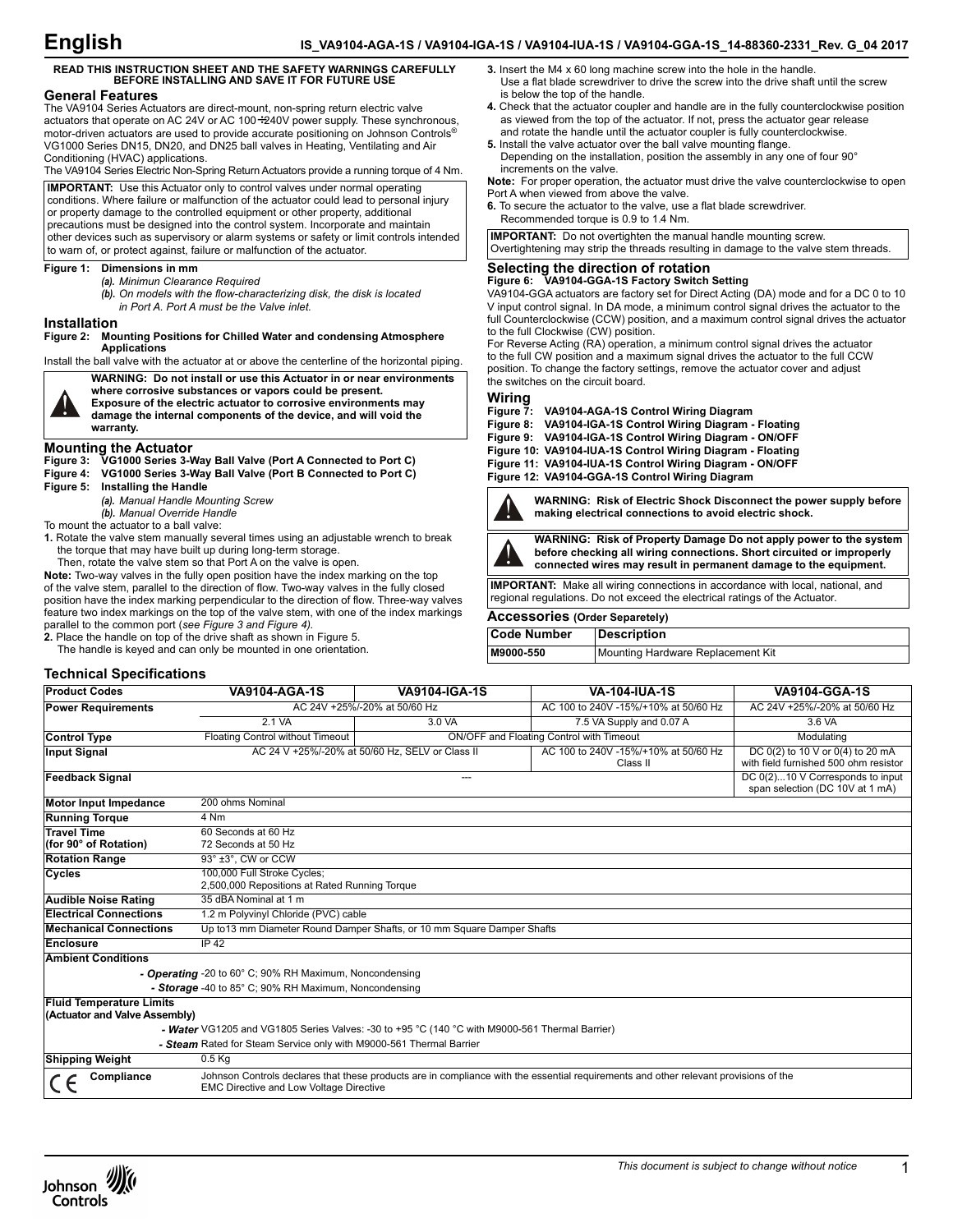**3.** Insérez la vis usinée longue M4 x 60 dans l'orifice de la manette.

jusqu'à ce qu'elle se trouve sous la partie supérieure de la manette.

**6.** Pour fixer la commande sur la vanne, utilisez un tournevis à lame plate.

Utilisez un tournevis à lame plate pour faire pénétrer la vis dans l'arbre de commande

**4.** Vérifiez que le coupleur de la commande et la manette sont en position entièrement anti-horaire, vus depuis le dessus de la commande. Si ce n'est pas le cas, appuyez sur le dispositif de déverrouillage de l'engrenage de la commande et faites tourner la manette jusqu'à ce que le coupleur se trouve entièrement dans le sens anti-horaire. **5.** Installez la commande de la vanne sur la bride de montage de la vanne à bille. Selon l'installation, positionnez l'ensemble au niveau de l'un des quatre incréments

**Remarque:** Pour que le système fonctionne convenablement, la commande doit piloter la vanne dans le sens anti-horaire pour ouvrir le port A, vue depuis le dessus de la

#### **LISEZ ATTENTIVEMENT LES PRÉSENTES INSTRUCTIONS ET LES CONSIGNES DE SÉCURITÉ AVANT DE PROCÉDER À L'INSTALLATION ET CONSERVEZ-LES AUX FINS D'UTILISATION ULTÉRIEURE**

#### **Caractéristiques générales**

Les commandes VA9104 sont des commandes électriques de vannes sans rappel par ressort et à montage direct alimentées en AC 24 V ou AC 100÷240 V. Ces commandes motorisées synchrones assurent un positionnement précis des vannes à bille Johnson Controls® VG1000 DN15, DN20 et DN25 dans les applications de chauffage, ventilation et climatisation (HVAC).

Les commandes électriques sans rappel par ressort VA9104 fonctionnent à un couple de 4 Nm.

**IMPORTANT:** N'utilisez cette commande que pour réguler des vannes dans des conditions de fonctionnement normales. Si les pannes ou défaillances de la commande sont susceptibles d'entraîner des lésions corporelles, d'endommager l'équipement régulé ou de provoquer d'autres dégâts matériels, on intégrera des mesures de sécurité supplémentaires au système de régulation. On incorporera d'autres dispositifs tels que des systèmes de surveillance ou d'alarme, ou encore des commandes de sécurité ou de limitation, afin d'avertir ou de protéger les personnes en cas de panne ou de défaillance de la commande.

#### **Figure 1: Dimensions en mm**

*(a). Jeu minimum obligatoire*

*(b). Sur les modèles avec disque de caractérisation du débit, le disque est situé dans le port A, qui doit correspondre à l'entrée de la vanne.*

#### **Installation**

**Figure 2: Positions de montage pour les applications en eau réfrigérée et atmosphère avec condensation**

Installez la vanne à bille et la commande au niveau ou au-dessus de l'axe de la tuyauterie horizontale.



**ATTENTION: N'installez pas et n'utilisez pas cette commande dans des environnements susceptibles de renfermer des substances ou des vapeurs corrosives, ni à proximité. L'exposition de la commande** 

**électrique à des environnements corrosifs risque d'endommager ses composants internes et peut ainsi annuler la garantie.**

#### **Montage de la commande**

**Figure 3: Vanne à bille trois voies VG1000 (port A raccordé au port C) Figure 4: Vanne à bille trois voies VG1000 (port B raccordé au port C)**

**Figure 5: Installation de la manette** *(a). Vis de fixation de la manette de commande manuelle (b). Manette de commande manuelle de secours*

- 
- Pour monter la commande sur une vanne à bille:

**1.** Faites tourner la tige de la vanne manuellement plusieurs fois à l'aide d'une clé réglable pour rompre le couple qui a pu se former en cas de stockage prolongé. Faites ensuite tourner la tige de la vanne de manière à ce que son port A soit ouvert.

**Remarque:** Sur les vannes à deux voies en position entièrement ouverte, le repère situé en haut de la tige est parallèle au sens d'écoulement. Sur les vannes à deux voies en position entièrement fermée, ce repère est perpendiculaire au sens d'écoulement. Les vannes à trois voies possèdent deux repères en haut de la tige, dont l'un est parallèle au port commun (*voir figure 3 et figure 4).*

**2.** Placez la manette en haut de l'arbre de commande, comme illustré à la figure 5. La manette est clavetée et ne peut être montée que dans un sens.

### **Caractéristiques techniques**

Le couple conseillé est de 0,9 à 1,4 Nm. **Sélection du sens de rotation IMPORTANT:** Ne serrez pas trop la vis de fixation de la manette de commande manuelle, vous risqueriez de dénuder les filets et d'endommager le filetage de la tige de la vanne.

de 90° sur la vanne.

**Figure 6: Réglage d'usine du commutateur VA9104-GGA-1S** Les commandes VA9104-GGA sont réglées en usine pour un fonctionnement direct (DA) et un signal de commande en entrée de 0 à 10 VDC. En mode DA, un signal de régulation minimum place la commande en position entièrement anti-horaire et un signal de régulation maximum la place en position entièrement horaire.

En fonctionnement inversé (RA), un signal de régulation minimum place la commande en position entièrement horaire et un signal maximum la place en position entièrement anti-horaire. Pour modifier les paramètres d'usine, retirez le couvercle de la commande et réglez les commutateurs de la carte électronique.

#### **Câblage**

vanne.

| Figure 7: Schéma de câblage de la commande VA9104-AGA-1S               |
|------------------------------------------------------------------------|
| Figure 8: Schéma de câblage de la commande flottante VA9104-IGA-1S     |
| Figure 9: Schéma de câblage de la commande marche/arrêt VA9104-IGA-1S  |
| Figure 10: Schéma de câblage de la commande flottante VA9104-IUA-1S    |
| Figure 11: Schéma de câblage de la commande marche/arrêt VA9104-IUA-1S |
| Figure 12: Schéma de câblage de la commande VA9104-GGA-1S              |
|                                                                        |



**ATTENTION: Risque d'électrocution. Débranchez l'alimentation avant de procéder aux raccordements électriques afin d'éviter les risques d'électrocution.**



**ATTENTION: Risque de dégâts matériels. Ne mettez pas le système sous tension avant d'avoir vérifié tous les raccordements. Des fils en court-circuit ou mal raccordés pourraient endommager l'équipement de façon irrémédiable.**

**IMPORTANT:** Effectuez tous les raccordements de câblage en respectant la réglementation locale, nationale et régionale. Ne dépassez pas les valeurs électriques nominales de la commande.

#### **Accessoires (à commander séparément)**

**Référence Description M9000-550** Kit de matériel de fixation de rechange

| <b>Codes produits</b>                                                                    | <b>VA9104-AGA-1S</b>                                                                                                                                                        | <b>VA9104-IGA-1S</b>                                                               | <b>VA9104-IUA-1S</b>                                  | <b>VA9104-GGA-1S</b>                                                             |  |  |
|------------------------------------------------------------------------------------------|-----------------------------------------------------------------------------------------------------------------------------------------------------------------------------|------------------------------------------------------------------------------------|-------------------------------------------------------|----------------------------------------------------------------------------------|--|--|
| <b>Alimentation</b>                                                                      |                                                                                                                                                                             | 24 VAC +25 %/-20 % à 50/60 Hz                                                      | 100 à 240 VAC -15 %/+10 % à 50/60 Hz                  | 24 VAC +25 %/-20 % à 50/60 Hz                                                    |  |  |
|                                                                                          | 2.1 VA                                                                                                                                                                      | 3,0 VA                                                                             | 7.5 VA Alimentation électrique et 0.07 A              | $3,6$ VA                                                                         |  |  |
| Type de régulation                                                                       | Commande flottante sans<br>temporisation                                                                                                                                    |                                                                                    | Commande marche-arrêt et flottante avec temporisation | Modulation                                                                       |  |  |
| Signal d'entrée                                                                          | 24 VAC +25 %/-20 % à 50/60 Hz, SELV ou Classe II<br>100 à 240 VAC -15%/+10% à 50/60 Hz.<br>Classe II                                                                        |                                                                                    |                                                       | 0(2) à 10 VDC ou 0(4) à 20 mA<br>avec résistance de 500 ohms<br>fournie sur site |  |  |
| Signal de feed-back                                                                      | 0(2) à 10 VDC Correspond à la sélection<br>---<br>de la plage d'entrée (10 VDC à 1 mA)                                                                                      |                                                                                    |                                                       |                                                                                  |  |  |
| Impédance d'entrée du moteur                                                             | Valeur nominale 200 ohms                                                                                                                                                    |                                                                                    |                                                       |                                                                                  |  |  |
| Couple de fonctionnement                                                                 | 4 Nm                                                                                                                                                                        |                                                                                    |                                                       |                                                                                  |  |  |
| Temps de course<br>(pour une rotation de 90°)                                            | 60 s à 60 Hz<br>72 s à 50 Hz                                                                                                                                                |                                                                                    |                                                       |                                                                                  |  |  |
| Plage de rotation                                                                        | 93° ±3°, sens horaire ou anti-horaire                                                                                                                                       |                                                                                    |                                                       |                                                                                  |  |  |
| <b>Cycles</b>                                                                            | 100 000 cycles à pleine course<br>2 500 000 repositionnements au couple de fonctionnement nominal                                                                           |                                                                                    |                                                       |                                                                                  |  |  |
| Niveau sonore audible nominal                                                            | 35 dBA nominaux à 1 m                                                                                                                                                       |                                                                                    |                                                       |                                                                                  |  |  |
| Raccordements électriques                                                                | Câble en PVC (polychlorure de vinyle) de 1,2 m                                                                                                                              |                                                                                    |                                                       |                                                                                  |  |  |
| Raccords mécaniques                                                                      |                                                                                                                                                                             | Axes de clapet ronds de diamètre max. 13 mm ou axes de clapet carrés de 10 mm max. |                                                       |                                                                                  |  |  |
| Enceinte                                                                                 | <b>IP42</b>                                                                                                                                                                 |                                                                                    |                                                       |                                                                                  |  |  |
| <b>Conditions ambiantes</b>                                                              |                                                                                                                                                                             |                                                                                    |                                                       |                                                                                  |  |  |
|                                                                                          | - Fonctionnement -20 à 60 °C ; 90 % HR maximum, sans condensation                                                                                                           |                                                                                    |                                                       |                                                                                  |  |  |
|                                                                                          | - Stockage -40 à 85 °C ; 90 % HR maximum, sans condensation                                                                                                                 |                                                                                    |                                                       |                                                                                  |  |  |
| (ensemble commande et vanne)                                                             | Limites de température des fluides                                                                                                                                          |                                                                                    |                                                       |                                                                                  |  |  |
| - Eau Vannes VG1205 et VG1805: -30 à +95 °C 140 °C avec la barrière thermique M9000-561) |                                                                                                                                                                             |                                                                                    |                                                       |                                                                                  |  |  |
|                                                                                          | - Vapeur Valeurs disponibles uniquement avec la barrière thermique M9000-561                                                                                                |                                                                                    |                                                       |                                                                                  |  |  |
| Poids d'expédition                                                                       | 0.5 <sub>kq</sub>                                                                                                                                                           |                                                                                    |                                                       |                                                                                  |  |  |
| Conformité                                                                               | Johnson Controls déclare que ces produits sont conformes aux exigences essentielles et autres dispositions pertinentes de la Directive et de la Directive<br>basse tension. |                                                                                    |                                                       |                                                                                  |  |  |

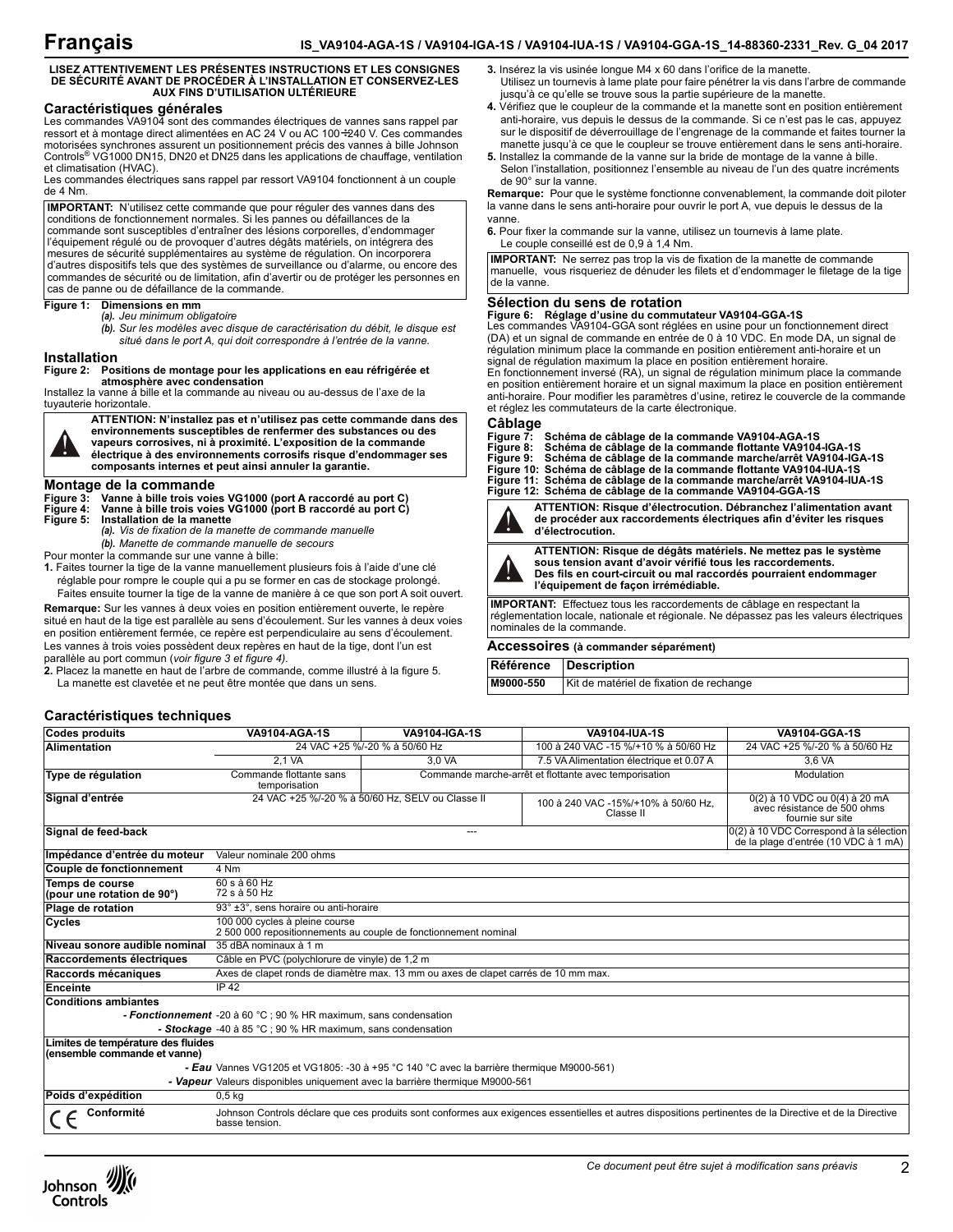# **Deutsch**

#### **LESEN SIE DIESE ANLEITUNG UND DIE SICHERHEITSHINWEISE VOR DER INSTALLATION SORGFÄLTIG DURCH UND BEWAHREN SIE SIE FÜR SPÄTERE REFERENZZWECKE AUF**

# **Allgemeine Merkmale**

Bei den Stellantrieben der Serie VA9104 handelt es sich um direkte elektrische<br>Ventilstellantriebe ohne Federrücklauf, die mit 24V AC oder 100÷240V AC Nennspannung betrieben werden. Diese synchronen, motorgesteuerten Stellantriebe werden verwendet, um eine exakte Positionierung von Johnson Controls® Kugelventilen der Serien VG1000 DN15, DN20 und DN25 in Heizungs-, Lüftungs- und Klimaanlagensystemen zu gewährleisten.

Die elektrischen Stellantriebe ohne Federrücklauf der Serie VA9104 unterstützen ein Betriebsdrehmoment von 4 Nm.

**WICHTIG:** Verwenden Sie diesen Stellantrieb nur, um Ventile unter normalen Betriebsbedingungen zu steuern. Wenn der Ausfall oder eine Fehlfunktion des Stellantriebs zu Personenschäden oder Sachbeschädigungen der gesteuerten Anlage oder anderer Gegenstände führen könnte, müssen in dem Regelungssystem zusätzliche Vorsichtsmaßnahmen vorgesehen werden. Bauen Sie andere Geräte ein, wie beispielsweise Überwachungs- oder Alarmsysteme oder Sicherheits- oder Begrenzerelemente, und achten Sie auf ihren fehlerfreien Betrieb, um vor Ausfall oder Fehlfunktionen des Stellantriebs zu warnen oder davor zu schützen.

## **Abbildung 1: Abmessungen in mm**

- *(a). Mindestabstand erforderlich*
	- *(b). Bei Modellen mit Scheibe zur Bestimmung der Flusseigenschaften befindet sich die Scheibe in Anschluss A. Anschluss A muss der Ventileingang sein.*

### **Montage**

#### **Abbildung 2: Montagepositionen für Applikationen mit Kühlwasser und Kondensatfeuchte**

Bringen Sie das Kugelventil mit dem Stellantrieb an oder oberhalb der Mittellinie der horizontalen Rohrleitung an.

**ACHTUNG: Montieren oder verwenden Sie diesen Stellantrieb nicht in Umgebungen oder in der Nähe von Umgebungen, wo korrosive Substanzen oder Dämpfe auftreten können. Wenn der elektrische Stellantrieb korrosiven Umgebungen ausgesetzt** 

**ist, können die internen Komponenten des Geräts beschädigt werden und die Garantie erlischt.**

# **Montage des Stellantriebs**

|                           | Abbildung 3: Dreiwegekugelventil der Serie VG1000 |
|---------------------------|---------------------------------------------------|
|                           | (Anschluss A mit Anschluss C verbunden)           |
|                           | Abbildung 4: Dreiwegekugelventil der Serie VG1000 |
|                           | (Anschluss B mit Anschluss C verbunden)           |
| Abbildung 5: Griffmontage |                                                   |
|                           | (a). Montageschraube für den Handgriff            |
|                           | (b). Griff für die Handbetätigung                 |

Um den Stellantrieb auf einem Kugelventil zu montieren, gehen Sie wie folgt vor: **1.** Drehen Sie den Ventilschaft unter Verwendung eines verstellbaren

Einmaulschlüssels mehrfach von Hand, um das Drehmoment zu lösen, das sich möglicherweise während der langen Lagerung aufgebaut hat.

Anschließend drehen Sie den Ventilschaft so, dass Anschluss A am Ventil geöffnet ist. **Hinweis:** Zweiwegeventile in vollständig geöffneter Position haben die Indexmarkierung oben am Ventilschaft, parallel zur Flussrichtung. Zweiwegeventile in vollständig geschlossener Position haben die Indexmarkierung senkrecht zur Flussrichtung. Dreiwegeventile besitzen zwei Markierungen oben am Ventilschaft. Eine dieser Markierungen steht parallel zum gemeinsamen Anschluss (*siehe Abb. 3 und Abb 4).*

- **2.** Bringen Sie den Griff oben am Achsenschaft an, wie in Abbildung 5 gezeigt. Der Griff ist speziell gekennzeichnet und kann nur in einer Richtung montiert werden.
- **3.** Setzen Sie die lange Metallgewindeschraube M4x60 in die Bohrung im Griff ein. Drehen Sie die Schraube mit Hilfe eines Flachkopfschraubendrehers in den Achsenschaft, bis sie unter der Griffoberseite verschwunden ist.
- **4.** Stellen Sie sicher, dass der Stellantriebsadapter und der Griff vollständig gegen den Uhrzeigersinn stehen, wenn man von der Oberseite des Stellantriebs darauf blickt. Andernfalls drücken Sie die Antriebsentriegelung des Stellantriebs und drehen den Griff, bis der Stellantriebsadapter vollständig gegen den Uhrzeigersinn positioniert ist.
- **5.** Bringen Sie den Ventilstellantrieb über dem Montageflansch des Kugelventils an. Platzieren Sie den Bausatz abhängig von der jeweiligen Montage in einem von vier 90°-Schritten auf dem Ventil.

**Hinweis:** Damit der Stellantrieb richtig funktioniert, muss er das Ventil gegen den<br>Uhrzeigersinn drehen, um Anschluss A zu öffnen (Sicht von oben auf das Ventil).

**6.** Um den Stellantrieb am Ventil zu sichern, verwenden Sie einen Flachkopfschraubendreher. Das empfohlene Drehmoment beträgt 0,9 bis 1,4 Nm.

**WICHTIG:** Ziehen Sie die Montageschraube für den Handgriff nicht zu fest an. Durch das Überdrehen können die Gewinde brechen, was zu einer Beschädigung der Gewinde am Ventilschaft führt.

### **Wahl der Drehrichtung**

#### **Abbildung 6: VA9104-GGA-1S Werksseitige Schalterstellungen**

VA9104-GGA-Stellantriebe sind werksseitig auf direktwirkenden Betrieb (DA, Direct<br>Acting) und für ein Eingangssteuersignal von 0 bis 10 V DC eingestellt. Im DA-Modus<br>steuert ein minimales Steuersignal den Stellantrieb voll Uhrzeigersinn, und ein maximales Steuersignal steuert den Stellantrieb vollständig im Uhrzeigersinn.

Für den RA-Betrieb (Reverse Acting, Umkehrbetrieb) steuert ein minimales Steuersignal den Stellantrieb vollständig im Uhrzeigersinn, und ein maximales Signal steuert den<br>Stellantrieb vollständig gegen den Uhrzeigersinn. Um die Werkseinstellungen zu<br>verändern, entfernen Sie die Abdeckung des Stellantriebs un der Platine an.

### **Anschluss**

**Abbildung 7: VA9104-AGA-1S-Steuerung Schaltplan Abbildung 8: VA9104-IGA-1S-Steuerung Schaltplan - 3-Punkt Abbildung 9: VA9104-IGA-1S-Steuerung Schaltplan - AUF/ZU Abbildung 10: VA9104-IUA-1S-Steuerung Schaltplan - 3-Punkt Abbildung 11: VA9104-IUA-1S-Steuerung Schaltplan - AUF/ZU**

**Abbildung 12: VA9104-GGA-1S-Steuerung Schaltplan**

**ACHTUNG: Stromschlaggefahr – Trennen Sie das Gerät von der Stromversorgung, bevor Sie elektrische Verbindungen einrichten, um einen Stromschlag zu vermeiden.**



**ACHTUNG: Risiko von Sachschäden – Setzen Sie das System erst dann unter Spannung, wenn Sie alle verdrahteten Verbindungen überprüft haben. Kurzgeschlossene oder fehlerhaft angeschlossene Drähte können zu einer dauerhaften Beschädigung der Anlage führen.**

**WICHTIG:** Nehmen Sie alle Verdrahtungsverbindungen gemäß lokaler, nationaler und regionaler Vorschriften vor. Überschreiten Sie keinesfalls die elektrischen Kennwerte des Stellantriebs.

### **Zubehör (separat zu bestellen)**

| Teilenummer | Beschreibung                     |
|-------------|----------------------------------|
| M9000-550   | Austauschbausatz Montagehardware |

### **Technische Daten**

| Produktnamen                     | <b>VA9104-AGA-1S</b>                                                                                                                                                                          | <b>VA9104-IGA-1S</b> | <b>VA9104-IUA-1S</b>                                | <b>VA9104-GGA-1S</b>                                                                           |
|----------------------------------|-----------------------------------------------------------------------------------------------------------------------------------------------------------------------------------------------|----------------------|-----------------------------------------------------|------------------------------------------------------------------------------------------------|
| Leistungsaufnahme                | AC 24V +25 %/-20 % bei 50/60 Hz                                                                                                                                                               |                      | AC 100 bis 240V -15%/+10 % bei 50/60 Hz             | AC 24V +25 %/-20 % bei 50/60 Hz                                                                |
|                                  | 2.1 VA                                                                                                                                                                                        | 3.0 VA               | 7.5 VA Nennspannung und 0.07 A                      | 3.6 VA                                                                                         |
| Steuerungstyp                    | 3-Punkt-Steuerung ohne Zeitabschaltung                                                                                                                                                        |                      | AUF/ZU- oder 3-Punkt-Steuerung mit Zeitabschaltung  | Modulierende Steuerung                                                                         |
| Eingangssignal                   | AC 24 V +25 %/-20 % bei 50/60 Hz, SELV oder Klasse II                                                                                                                                         |                      | AC 100 bis 240V -15%/+10% bei 50/60 Hz<br>Klasse II | DC 0(2) bis 10 V oder 0(4) bis 20 mA<br>mit vor Ort bereitgestelltem<br>Widerstand mit 500 Ohm |
| Feedback-Signal                  |                                                                                                                                                                                               |                      |                                                     | DC 0(2)10 V Entspricht dem<br>ausgewählten Eingangssignalbereich<br>(DC 10V bei 1 mA)          |
| Motoreingangsimpedanz            | 200 Ohm nominal                                                                                                                                                                               |                      |                                                     |                                                                                                |
| Betriebsdrehmoment               | 4 Nm                                                                                                                                                                                          |                      |                                                     |                                                                                                |
| Laufzeit<br>(für 90° Drehung)    | 60 Sekunden bei 60 Hz<br>72 Sekunden bei 50 Hz                                                                                                                                                |                      |                                                     |                                                                                                |
| <b>Drehbereich</b>               | 93° ±3°, im Uhrzeigersinn oder gegen den Uhrzeigersinn                                                                                                                                        |                      |                                                     |                                                                                                |
| Zyklen                           | 100,000 volle Hubzyklen:<br>2.500.000 Neupositionierungen beim Nenndrehmoment für den Betrieb                                                                                                 |                      |                                                     |                                                                                                |
| Schallpegelmessung               | 35 dBA nominal bei 1 m                                                                                                                                                                        |                      |                                                     |                                                                                                |
| Elektrische Anschlüsse           | 1,2 m PVC-Kabel (Polyvinylchlorid)                                                                                                                                                            |                      |                                                     |                                                                                                |
| Mechanische Anschlüsse           | Bis zu 13 mm Durchmesser für runde Klappenachsen oder 10 mm für Vierkant-Klappenachsen                                                                                                        |                      |                                                     |                                                                                                |
| Gehäuse                          | IP 42                                                                                                                                                                                         |                      |                                                     |                                                                                                |
| Umgebungsbedingungen             |                                                                                                                                                                                               |                      |                                                     |                                                                                                |
|                                  | - im Betrieb -20 bis 60 °C; 90 % relative Luftfeuchtigkeit, nicht kondensierend                                                                                                               |                      |                                                     |                                                                                                |
| Grenzwerte für die               | - Lagerung -40 bis 85 °C; 90 % relative Luftfeuchtigkeit, nicht kondensierend                                                                                                                 |                      |                                                     |                                                                                                |
| Flüssigkeitstemperatur           |                                                                                                                                                                                               |                      |                                                     |                                                                                                |
| (Stellantrieb und Ventilbausatz) |                                                                                                                                                                                               |                      |                                                     |                                                                                                |
|                                  | - Wasser Ventile der Serien VG1205 und VG1805: -30 bis +95 °C (140 °C mit M9000-561 Wärmeschutz)                                                                                              |                      |                                                     |                                                                                                |
|                                  | - Dampf Für Dampf Anwendungen zugelassen nur mit M9000-561 Wärmeschutz                                                                                                                        |                      |                                                     |                                                                                                |
| Versandgewicht                   | 0.5 ka                                                                                                                                                                                        |                      |                                                     |                                                                                                |
| Konformität                      | Johnson Controls erklärt, dass diese Produkte konform sind mit den wesentlichen Anforderungen und sonstigen anwendbaren Bestimmungen der EMV-<br>Richtlinie und der Niederspannungsrichtlinie |                      |                                                     |                                                                                                |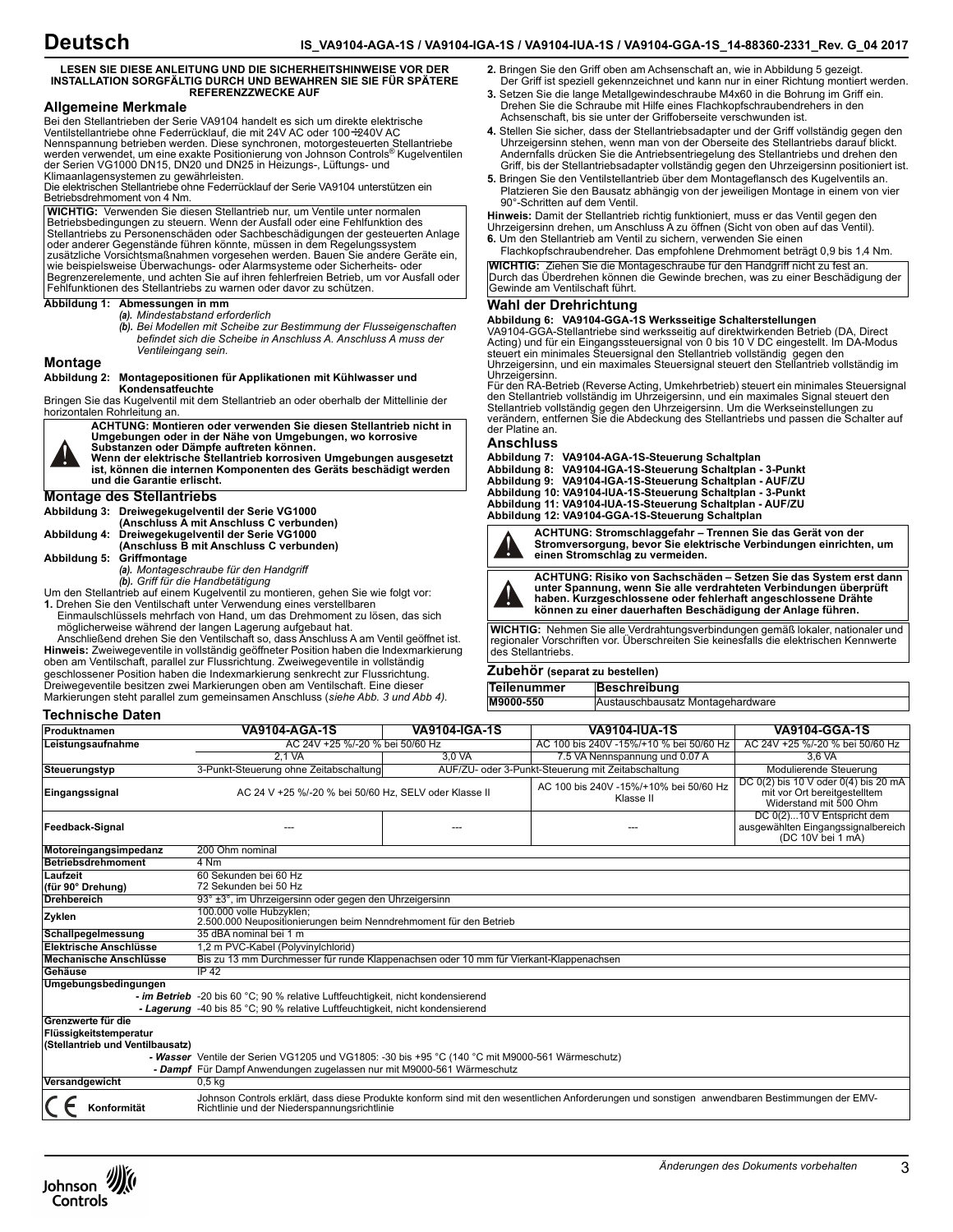**3.** Inserire la vite senza dado M4 x 60 nel foro della maniglia.

antiorario per aprire la porta A, nella vista da sopra la valvola.

La coppia consigliata è compresa tra 0,9 e 1,4 Nm.

quando la vite non si trova sotto la parte superiore della maniglia.

## **LEGGERE ATTENTAMENTE QUESTE ISTRUZIONI E LE AVVERTENZE PRIMA DELL'INSTALLAZIONE E CONSERVARLE PER USO FUTURO**

#### **Funzioni generali**

Gli attuatori della serie VA9104 sono attuatori per valvole elettrici, senza ritorno a molla, a montaggio diretto che funzionano con un'alimentazione AC di 24 V o AC 100÷240V. Questi attuatori sincroni a motore sono usati per il posizionamento corretto nelle valvole a sfera DN15, DN20 e DN25 Johnson Controls® della serie VG1000 in applicazioni HVAC (Heating, Ventilating and Air Conditioning, ovvero riscaldamento, ventilazione e condizionamento dell'aria).

Gli attuatori elettrici, senza molla di ritorno, della serie VA9104 offrono una coppia di funzionamento di 4 Nm.

**IMPORTANTE:** Utilizzare questi attuatori per controllare le valvole in condizioni di funzionamento normali. Qualora un guasto o un malfunzionamento dell'attuatore possa provocare lesioni personali o danni all'apparecchiatura controllata o altri danni materiali, è necessario adottare precauzioni aggiuntive nel sistema di controllo. Includere e<br>gestire altri dispositivi, ad esempio sistemi di supervisione o di allarme oppure controlli<br>di limitazione o sicurezza che hanno lo scopo d malfunzionamenti dell'attuatore.

#### **Figura 1: Dimensioni in mm**

*(a). Distanza minima richiesta*

- 
- *(b). Nei modelli dotati di disco di caratterizzazione del flusso, il disco si trova nella porta A. La porta A deve essere l'entrata della valvola.*

#### **Installazione**

#### **Figura 2: Posizioni di montaggio per applicazioni ad acqua refrigerata e di condensazione**

Installare la valvola a sfera con l'attuatore posizionato in corrispondenza o sopra la linea centrale della tubazione orizzontale.



**AVVERTENZA: Non installare o utilizzare questo attuatore all'interno o in prossimità di ambienti in cui possono essere presenti sostanze o vapori corrosivi.** 

**L'esposizione dell'attuatore ad ambienti corrosivi può danneggiare i componenti interni del dispositivo e rendere nulla la garanzia.**

# **Montaggio dell'attuatore**

**Figura 3: Valvola a sfera a tre vie serie VG1000 (porta A connessa alla porta C) Figura 4: Valvola a sfera a tre vie serie VG1000 (porta B connessa alla porta C)**

**Figura 5: Installazione della maniglia**

*(a). Vite di montaggio maniglia manuale (b). Maniglia comando manuale*

Per montare l'attuatore su una valvola a sfera:

**1.** Ruotare lo stelo della valvola diverse volte utilizzando una chiave inglese regolabile per rompere la coppia che potrebbe essersi creata durante il periodo di immagazzinaggio.

Quindi, ruotare lo stelo della valvola in modo da aprire la porta A sulla valvola. **Nota:** Nelle valvole a due vie in posizione completamente aperta, il contrassegno sulla parte superiore dello stelo della valvola è parallelo alla direzione del flusso. Nelle valvole a due vie in posizione completamente chiusa, il contrassegno è perpendicolare alla direzione del flusso. Nelle valvole a tre vie sono presenti due contrassegni nella parte superiore dello stelo della valvola, uno dei quali è parallelo alla porta comune (*vedere figure 3 e 4).*

**2.** Posizionare la maniglia sulla parte superiore dell'albero motore, come mostrato nella figura 5.

La maniglia è inchiavettata e può essere montata con un solo orientamento.

#### **Specifiche tecniche**

**Selezione della direzione di rotazione IMPORTANTE:** Non serrare troppo la vite di montaggio della maniglia manuale. In caso contrario, i filetti potrebbero strapparsi e causare danni alla filettatura dello stelo della valvola.

**Figura 6: VA9104-GGA-1S Impostazione interruttore predefinita** Gli attuatori VA9104-GGA sono preimpostati per la modalità DA (Direct Acting) e per un segnale di controllo di ingresso DC da 0 a 10 V. Nella modalità DA, un segnale di controllo minimo guida l'attuatore nella posizione di fondo in senso antiorario, mentre un segnale di controllo massimo guida l'attuatore nella posizione di fondo in senso orario. Nel funzionamento RA (Reverse Acting), un segnale di controllo minimo guida l'attuatore nella posizione di fondo in senso orario, mentre un segnale di controllo massimo guida l'attuatore nella posizione di fondo in senso antiorario. Per modificare le impostazioni predefinite, rimuovere la copertura dell'attuatore e regolare gli interruttori sulla scheda.

Utilizzare un cacciavite a punta piatta per avvitare la vite nell'albero motore fino a

**4.** Verificare che il giunto dell'attuatore e la maniglia si trovino nella posizione di fondo in senso antiorario, nella vista da sopra l'attuatore. In caso contrario, premere la leva di sblocco del movimento dell'attuatore e ruotare la maniglia fino a quando il giunto dell'attuatore non si trova nella posizione di fondo in senso antiorario. **5.** Installare l'attuatore per valvole sopra la flangia di montaggio della valvola a sfera. In base all'installazione, posizionare l'assieme in uno dei quattro incrementi di 90°

**Nota:** Per il corretto funzionamento, l'attuatore deve guidare la valvola in senso

**6.** Per fissare l'attuatore alla valvola, utilizzare un cacciavite a punta piatta.

sulla valvola.

Cablaggio<br>Figura 7: VA **Figura 7: VA9104-AGA-1S Schema di cablaggio controllo Figura 8: VA9104-IGA-1S Schema di cablaggio controllo - Flottante Figura 9: VA9104-IGA-1S Schema di cablaggio controllo - ON/OFF Figura 10: VA9104-IUA-1S Schema di cablaggio controllo - Flottante**

**Figura 11: VA9104-IUA-1S Schema di cablaggio controllo - ON/OFF Figura 12: VA9104-GGA-1S Schema di cablaggio controllo**



**AVVERTENZA: Rischio di scossa elettrica. Scollegare l'alimentazione prima di eseguire le connessioni elettriche per evitare il rischio di scosse elettriche.**



**AVVERTENZA: Rischio di danni alla proprietà. Non alimentare il sistema prima di aver controllato tutte le connessioni. Fili cortocircuitati o non** 

**correttamente collegati possono causare danni permanenti all'apparecchiatura. IMPORTANTE:** Effettuare tutti i cablaggi in conformità alle normative locali, nazionali e regionali. Non superare le caratteristiche nominali elettriche dell'attuatore.

# **Accessori (ordinati separatamente)**

| <b>Codice</b> | <b>IDescrizione</b> |                                       |
|---------------|---------------------|---------------------------------------|
| M9000-550     |                     | Kit di montaggio hardware sostitutivo |

| Codici prodotti                                                                    | VA9104-AGA-1S                                                                                                                                                                | <b>VA9104-IGA-1S</b> | <b>VA9104-IUA-1S</b>                                   | VA9104-GGA-1S                                                                                   |  |
|------------------------------------------------------------------------------------|------------------------------------------------------------------------------------------------------------------------------------------------------------------------------|----------------------|--------------------------------------------------------|-------------------------------------------------------------------------------------------------|--|
| Requisiti di alimentazione                                                         | AC 24 V +25% / -20% a 50/60 Hz                                                                                                                                               |                      | AC 100 a 240 V -15%/+10% a 50/60 Hz                    | AC 24 V +25% / -20% a 50/60 Hz                                                                  |  |
|                                                                                    | 2.1 VA                                                                                                                                                                       | 3.0 VA               | 7.5 VA alimentazione e 0.07 A                          | 3.6 VA                                                                                          |  |
| Tipo di controllo                                                                  | Controllo flottante senza timeout                                                                                                                                            |                      | Controllo ON/OFF e flottante senza timeout             | Modulante                                                                                       |  |
| Segnale di ingresso                                                                | AC 24 V +25% / -20% a 50/60 Hz, SELV o Classe II                                                                                                                             |                      | AC 100 a 240 V -15%/-10% a 50/60 Hz.<br>SELV Classe II | DC $0(2) - 10$ V o $0(4) - 20$ mA<br>con resistenza di 500 ohm                                  |  |
| Segnale di feedback                                                                | $\qquad \qquad \cdots$                                                                                                                                                       | $---$                | ---                                                    | DC 0(2)10 V Corrisponde all'ampiezza<br>del segnale di ingresso selezionata<br>(DC 10 V a 1 mA) |  |
| Impedenza di ingresso motore 200 ohm nominale                                      |                                                                                                                                                                              |                      |                                                        |                                                                                                 |  |
| Coppia di funzionamento                                                            | 4 Nm                                                                                                                                                                         |                      |                                                        |                                                                                                 |  |
| Tempo corsa<br>(per una rotazione di 90°)                                          | 60 secondi a 60 Hz<br>72 secondi a 50 Hz                                                                                                                                     |                      |                                                        |                                                                                                 |  |
| Intervallo di rotazione                                                            | 93° ±3°, senso orario o antiorario                                                                                                                                           |                      |                                                        |                                                                                                 |  |
| Cicli                                                                              | 100.000 cicli a corsa completa;<br>2.500.000 riposizionamenti alla coppia di funzionamento stimata                                                                           |                      |                                                        |                                                                                                 |  |
| <b>Classificazione rumore</b><br>percepibile                                       | 35 dBA nominale a 1 m                                                                                                                                                        |                      |                                                        |                                                                                                 |  |
| <b>Connessioni elettriche</b>                                                      | Cavo PVC (Polyvinyl Chloride) di 1,2 m                                                                                                                                       |                      |                                                        |                                                                                                 |  |
| <b>Connessioni meccaniche</b>                                                      | Alberi della serranda tondi fino a 13 mm, o alberi della serranda quadrati fino a 10 mm.                                                                                     |                      |                                                        |                                                                                                 |  |
| Contenitore                                                                        | IP 42                                                                                                                                                                        |                      |                                                        |                                                                                                 |  |
| Condizioni ambientali                                                              |                                                                                                                                                                              |                      |                                                        |                                                                                                 |  |
|                                                                                    | - Funzionamento Da -20 a 60 °C; 90% umidità relativa massima, senza condensa                                                                                                 |                      |                                                        |                                                                                                 |  |
|                                                                                    | - Conservazione Da -40 a 85 °C; 90% umidità relativa massima, senza condensa                                                                                                 |                      |                                                        |                                                                                                 |  |
| Limiti di temperatura del fluido<br>(assieme attuatore e valvola)                  |                                                                                                                                                                              |                      |                                                        |                                                                                                 |  |
|                                                                                    | - Acqua Valvole serie VG1205 e VG1805: da -30 a +95 °C (140 °C con Barriera Termica M9000-561)                                                                               |                      |                                                        |                                                                                                 |  |
| - Vapore Approvato per applicazioni con vapore solo con Barriera Termica M9000-561 |                                                                                                                                                                              |                      |                                                        |                                                                                                 |  |
| Peso di spedizione                                                                 | $0,5$ Kg                                                                                                                                                                     |                      |                                                        |                                                                                                 |  |
| Conformità                                                                         | Johnson Controls dichiara che questi prodotti sono conformi ai requisiti fondamentali ed altre relative disposizioni della Direttiva EMC e della Direttiva bassa<br>tensione |                      |                                                        |                                                                                                 |  |

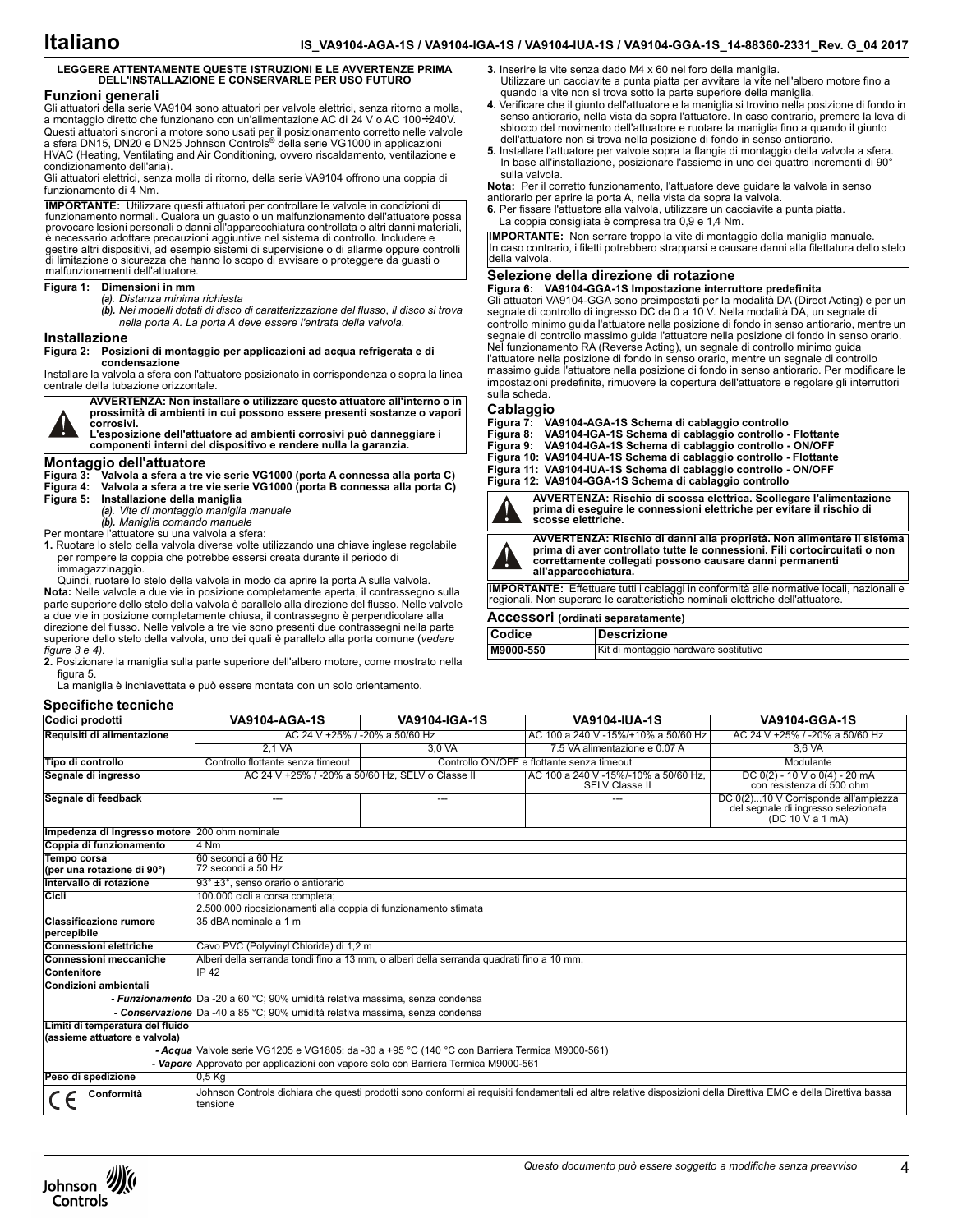# **ANTES DE LA INSTALACIÓN, LEA ATENTAMENTE ESTAS INSTRUCCIONES Y LAS ADVERTENCIAS DE SEGURIDAD, Y CONSÉRVELAS PARA SU USO FUTURO Características generales**

Los actuadores de la serie VA9104 son actuadores eléctricos de montaje directo con válvula de retroceso sin muelle que funcionan a 24 VAC o 100÷240 VAC fuente de alimentación. Estos actuadores sincrónicos accionados por motor se utilizan para facilitar una colocación precisa en las válvulas esféricas Johnson Controls® DN15, DN20 y DN25 de la serie VG1000 en aplicaciones de calefacción, ventilación y aire acondicionado.

Los actuadores eléctricos de retroceso sin muelle de la serie VA9104 proporcionan un par de funcionamiento de 4 Nm.

**IMPORTANTE:** Utilice este actuador únicamente para controlar las válvulas en condiciones normales de funcionamiento. En el caso de que un fallo o un funcionamiento defectuoso del actuador puedan provocar lesiones personales o daños en el equipo controlado o en otros objetos, se deben diseñar precauciones adicionales en el sistema de control. Incorpore y realice el mantenimiento de otros dispositivos, como sistemas de alarma o supervisión, o bien controles de límites o de seguridad, con el fin de advertir de fallos o de un funcionamiento defectuoso del actuador y proteger de ellos.

## **Figura 1: Dimensiones en mm**

- *(a). Holgura mínima necesaria*
- *(b). En los modelos con disco de caracterización de flujo, el disco se encuentra en la lumbrera A. La lumbrera A debe corresponder a la*
- *entrada de la válvula.*

# **Instalación**

#### **Figura 2: Posiciones de montaje para aplicaciones en atmósfera con condensación y agua refrigerada**

Instale la válvula esférica con el actuador a la altura de la línea central de la canalización horizontal o por encima de esa línea.

**ADVERTENCIA: No instale ni utilice este actuador en entornos en los que pudiera haber vapores o sustancias corrosivas ni en sus inmediaciones.** 

**La exposición del actuador eléctrico a entornos corrosivos podría dañar los componentes internos del dispositivo y anular la garantía.**

# **Montaje del actuador**

**Figura 3: Válvula esférica de tres vías de la serie VG1000 (lumbrera A conectada a la lumbrera C)**

**Figura 4: Válvula esférica de tres vías de la serie VG1000 (lumbrera B conectada a la lumbrera C)**

#### **Figura 5: Instalación del mango**

*(a). Tornillo de montaje manual del mango*

*(b). Mango de control manual*

Para montar el actuador en una válvula esférica:

- **1.** Gire manualmente el vástago de la válvula varias veces con una llave ajustable para neutralizar el par que pueda haberse generado durante un almacenamiento de larga duración.
- A continuación, gire el vástago de la válvula de manera que la lumbrera A de la válvula quede abierta.

**Nota:** Las válvulas de dos vías en posición completamente abierta presentan la marca indicadora encima del vástago de la válvula, en paralelo a la dirección del caudal. Las válvulas de dos vías en posición completamente cerrada presentan la marca indicadora en posición perpendicular a la dirección del caudal. Las válvulas de tres vías presentan dos marcas indicadoras encima del vástago de la válvula, con una de las marcas indicadoras orientada en paralelo a la lumbrera común (*consulte la figura 3 y la figura 4).*

#### **Especificaciones técnicas**

Johnson Controls

**Códigos de producto VA9104-AGA-1S VA9104-IGA-1S VA9104-IUA-1S VA9104-GGA-1S Requisitos energéticos** 24 VCA +25%/-20% a 50/60 Hz 100 a 240 VCA -15%/+10% a 50/60 Hz 24 VCA +25%/-20% a 50/60 Hz 3,0 VA 7.5 VA alimentación y 0.07 A **Tipo de control** Control Control flotante sin tiempo de espera control ON/OFF y flotante con tiempo de espera control **Señal de entrada** 24 VCA +25%/-20% a 50/60 Hz, Clase II o SELV 100 a 240 VCA -15%/+10% a 50/60 Hz Clase II 0(2) a 10 VCC o 0(4) a 20 mA con resistencia de 500 ohmios suministrada de campo **Señal de retroalimentación (feedback)** --- --- --- 0(2) a 0,10 VCC - Corresponde al intervalo de entrada seleccionado (10 VCC a 1 mA) **Impedancia de entrada del motor** 200 ohmios (nominal) **Par de funcionamiento** 4 Nm **Tiempo de recorrido (para rotación de 90°)** 60 segundos a 60 Hz 72 segundos a 50 Hz **Rango de giro** 93° ±3°, a la derecha o a la izquierda<br>Ciclos e carrera completos; **Ciclos** 100.000 ciclos de carrera completos; 2.500.000 reposiciones al par de funcionamiento nominal **Nivel de potencia audible** 35 dBA (nominal) a 1 m **Conexiones eléctricas** Cable de cloruro de polivinilo (PVC) de 1,2 m **Conexiones mecánicas** Ejes reguladores redondos de hasta 13 mm de diámetro o ejes reguladores cuadrados de 10 mm **Caja Condiciones ambientales** *- En funcionamiento* -20 a 60 °C; 90% HR máxima, sin condensación *- Almacenamiento* -40 a 85 °C; 90% HR máxima, sin condensación **Límites de la temperatura del fluido (conjunto de actuador y válvula)** *- Agua* Válvulas de las series VG1205 y VG1805: -30 a +95 °C (140 °C con M9000-561 Barrera térmica) *- Vapor* Aprobado para su uso con vapor sólo con M9000-561 Barrera Térmica **Peso de envío** 0,5 kg Johnson Controls declara que estos productos cumplen los requisitos esenciales y demás disposiciones aplicables de la directiva EMC y la directiva



*Este documento está sujeto a cambios sin previo aviso* 5



**2.** Coloque el mango encima del eje impulsor, tal como se muestra en la figura 5. El mango está acuñado y sólo se puede montar en una orientación.

- del actuador. Si no es así, pulse la palanca de liberación del engranaje y gire el mango hasta que el acoplador del actuador quede en posición de giro contrario al sentido de las agujas del reloj. **5.** Instale el actuador de válvula sobre la brida de montaje de la válvula esférica.
- En función de la instalación, coloque el conjunto en cualquiera de los cuatro pasos de 90° en la válvula.

**Nota:** Para un funcionamiento correcto, el actuador debe empujar la válvula en sentido contrario al de las agujas del reloj para abrir la lumbrera A si se mira desde encima de la válvula.

**6.** Para fijar el actuador a la válvula, utilice un destornillador plano.

Se recomienda un par de entre 0,9 y 1,4 Nm.

**IMPORTANTE:** No apriete excesivamente el tornillo de montaje del mango de control manual. Si se aprieta excesivamente, se podría dañar la rosca del vástago de válvula.

### **Selección de la dirección de giro**

**Figura 6: Configuración de interruptores de fábrica del VA9104-GGA-1S** Los actuadores VA9104-GGA están configurados de fábrica para el modo de acción directa (DA) y para una señal de control de entrada de 0 a 10 VDC. En el modo DA, una señal mínima de control lleva al actuador a la posición de giro completo en sentido contrario al de las agujas del reloj, mientras que una señal de control máxima lleva al actuador a la posición de giro completo en el sentido de las agujas el reloj. Para el funcionamiento de acción inversa (RA), una señal de control mínima lleva al

actuador a la posición de giro completo en el sentido de las agujas del reloj, y una señal máxima lleva al actuador a la posición de giro completo en sentido contrario al de las agujas del reloj. Para cambiar la configuración de fábrica, retire la cubierta del actuador y ajuste los interruptores en la placa del circuito. **Cableado**

**Figura 7: Diagrama de cableado de control del VA9104-AGA-1S Figura 8: Diagrama de cableado de control del VA9104-IGA-1S - flotante Figura 9: Diagrama de cableado de control del VA9104-IGA-1S – ON/OFF Figura 10: Diagrama de cableado de control del VA9104-IUA-1S - flotante Figura 11: Diagrama de cableado de control del VA9104-IUA-1S – ON/OFF Figura 12: Diagrama de cableado de control del VA9104-GGA-1S**



**ADVERTENCIA: Riesgo de descarga eléctrica. A fin de evitar descargas eléctricas, desconecte la fuente de alimentación antes de establecer conexiones.**



**ADVERTENCIA: Riesgo de daños materiales. No conecte a la corriente el sistema antes de comprobar todas las conexiones del cableado. La presencia de cables cortocircuitados o mal conectados puede dañar el equipo de forma permanente.**

**IMPORTANTE:** Realice todas las conexiones de cableado según las normativas locales, nacionales y regionales. No exceda los márgenes de las especificaciones eléctricas del actuador.

## **Accesorios (se encargan por separado)**

| Número de código | Descripción                             |
|------------------|-----------------------------------------|
| M9000-550        | Kit de reemplazo de hardware de montaje |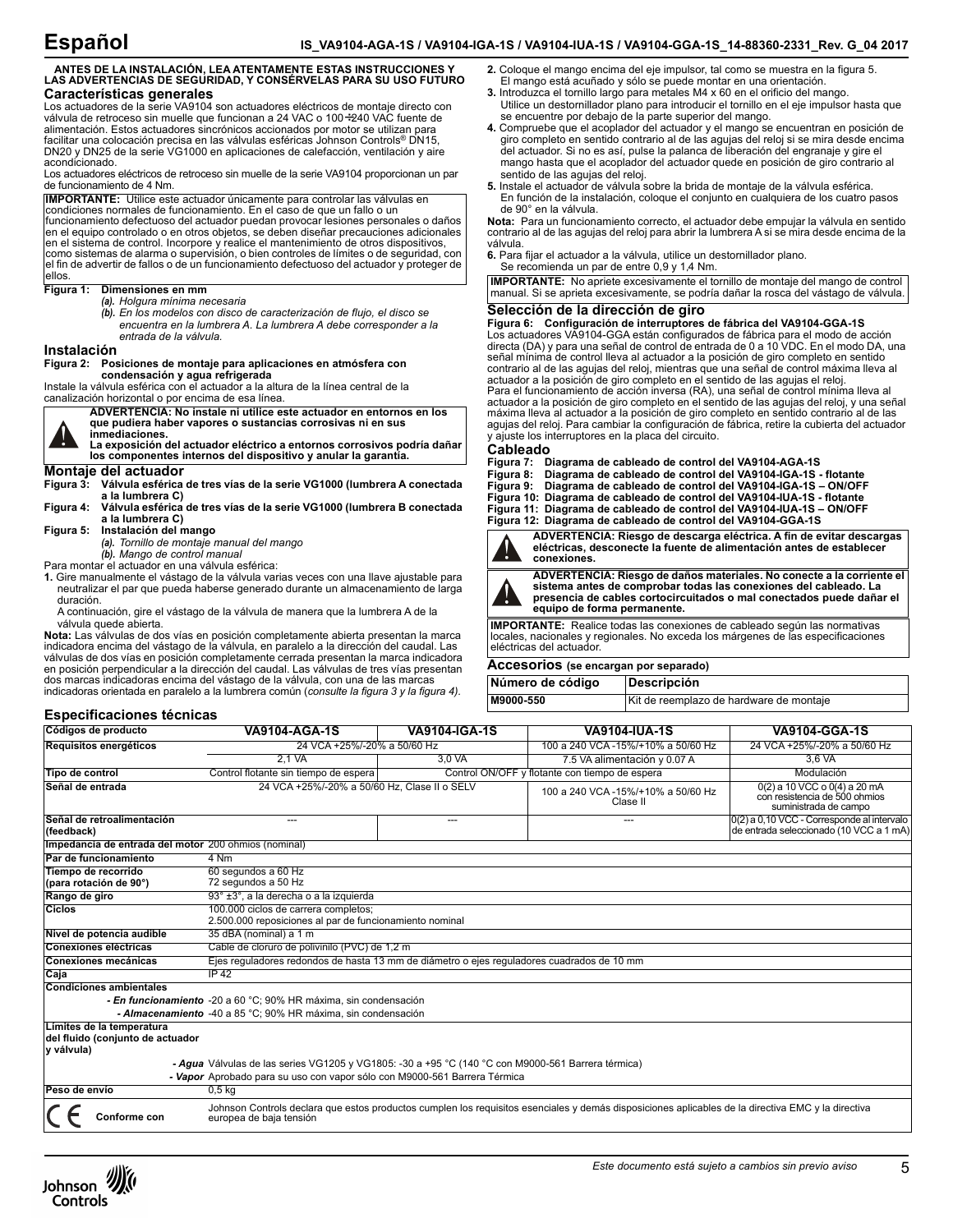# **LEES DIT INSTRUCTIEBLAD EN DE VEILIGHEIDSWAARSCHUWINGEN ZORGVULDIG VOORDAT DE INSTALLATIE WORDT UITGEVOERD, EN BEWAAR DIT MATERIAAL ZODAT U HET IN DE TOEKOMST OOK NOG KUNT RAADPLEGEN Algemene functies**

De bekrachtigers van de serie VA9104 zijn direct te monteren, niet-geveerde elektrische retourklepbekrachtigers die werken op een AC-voeding van 24 V of AC-voeding van 100÷240 V. Deze synchrone bekrachtigers met motoraandrijving worden gebruikt voor accurate positionering van kogelkleppen in de VG1000-serie DN15, DN20 en DN25 van Johnson Controls® in HVAC-toepassingen voor verwarming, ventilatie en luchtbehandeling.

De VA9104-serie elektrische niet-veerretourbekrachtigers bieden een actief draaimoment van 4 Nm.

**BELANGRIJK:** Gebruik deze bekrachtiger alleen voor de regeling van kleppen onder normale bedrijfsomstandigheden. Wanneer de bekrachtiger niet goed of helemaal niet werkt en dit persoonlijk letsel of beschadigingen van de apparatuur of andere eigendommen tot gevolg kan hebben, moeten aanvullende voorzorgsmaatregelen in het regelsysteem worden ingebouwd. Zorg voor andere apparaten zoals bewakings- of alarmeringssystemen of beveiligings- of begrenzingsmechanismen die waarschuwen bij, of bescherming bieden tegen, het uitvallen van de bekrachtiger.

#### **Figuur 1: Afmetingen in mm**

*(a). Minimaal vereiste speling*

*(b). Op modellen met de stroomkenmerkschijf, bevindt de schijf zich in poort A. Poort A moet de klepingang zijn.*

#### **Installatie**

#### **Figuur 2: Montageposities voor toepassingen met gekoeld water en condenserende atmosfeer**

Installeer de kogelklep met de bekrachtiger op of boven de hartlijn van het horizontale buizenstelsel.

**WAARSCHUWING: Installeer of gebruik deze bekrachtiger niet in of bij omgevingen met mogelijk bijtende stoffen of dampen. Bij blootstelling van de bekrachtiger aan corroderende omgevingen kunnen de interne onderdelen van het apparaat beschadigd raken en vervalt de garantie.**

#### **De bekrachtiger monteren**

**Figuur 3: Driewegkogelklep VG1000-serie (poort A aangesloten op poort C) Figuur 4: Driewegkogelklep VG1000-serie (poort B aangesloten op poort C) Figuur 5: De hendel installeren**

*(a). Hendelmontageschroef voor handmatig*

*(b). Hendel voor handmatige wijziging*

De bekrachtiger monteren aan een kogelklep:

**1.** Draai de klepstang diverse keren handmatig met behulp van een verstelbare sleutel om het draaimoment te verbreken dat tijdens de langdurige opslag mogelijk is ontstaan.

Draai de klepstang vervolgens zó, dat poort A op de klep open is.

**Opmerking:** Tweewegkleppen in de volledig geopende positie hebben de indexmarkering aan de bovenkant van de klepstang, parallel aan de stroomrichting. Tweewegkleppen in de volledig gesloten positie hebben de indexmarkering loodrecht op de stroomrichting. Driewegkleppen hebben twee indexmarkeringen aan de bovenkant van de klepstang, met een van de indexmarkeringen parallel aan de

gemeenschappelijke poort (*zie Figuur 3 en Figuur 4).*

**2.** Plaats de hendel aan de bovenkant van de aandrijfas, zoals in Figuur 5 is afgebeeld. De hendel is voorzien van een sleutel en kan maar in één richting worden gemonteerd.

### **Technische specificaties**

| <b>Productcodes</b>                                  | <b>VA9104-AGA-1S</b>                                                                                                                                                        | <b>VA9104-IGA-1S</b> | <b>VA9104-IUA-1S</b>                                  | <b>VA9104-GGA-1S</b>                                                                     |  |
|------------------------------------------------------|-----------------------------------------------------------------------------------------------------------------------------------------------------------------------------|----------------------|-------------------------------------------------------|------------------------------------------------------------------------------------------|--|
| Voedingsvereisten                                    | AC 24 V +25%/-20% bij 50/60 Hz                                                                                                                                              |                      | IAC 100 tot 240 V -15%/+10% bij 50/60 Hz              | AC 24 V +25%/-20% bij 50/60 Hz                                                           |  |
|                                                      | 2.1 VA                                                                                                                                                                      | 3.0 VA               | 7,5 VA Voeding en 0,07 A                              | 3.6 VA                                                                                   |  |
| Regeltype                                            | Variabele regeling zonder time-out                                                                                                                                          |                      | AAN/UIT- en variabele regeling zonder time-out        | Proportioneel                                                                            |  |
| Ingangssignaal                                       | AC 24 V +25%/-20% bij 50/60 Hz, SELV of klasse II                                                                                                                           |                      | IAC 100 tot 240 V -15%/+10% bij 50/60 Hz<br>klasse II | DC $0(2)$ tot 10 V of $0(4)$ tot 20 mA met in<br>veld gegenereerde weerstand van 500 ohm |  |
| Feedbacksignaal                                      | ---                                                                                                                                                                         | $---$                | ---                                                   | DC 0(2)10 V komt overeen met selectie<br>van ingangbereik (DC 10 V bij 1 mA)             |  |
| Motoringangsimpedantie                               | 200 ohm nominaal                                                                                                                                                            |                      |                                                       |                                                                                          |  |
| <b>Actief draaimoment</b>                            | 4 Nm                                                                                                                                                                        |                      |                                                       |                                                                                          |  |
| <b>Uitslagtijd</b><br>(voor draaihoek van 90°)       | 60 seconden bij 60 Hz<br>72 seconden bij 50 Hz                                                                                                                              |                      |                                                       |                                                                                          |  |
| <b>Draaibereik</b>                                   | 93° ±3°, rechtsom of linksom                                                                                                                                                |                      |                                                       |                                                                                          |  |
| Cycli                                                | 100.000 cycli met volledige uitslag;<br>2.500.000 positiewijzigingen bij nominaal actief draaimoment                                                                        |                      |                                                       |                                                                                          |  |
| Nominale geluidswaarde                               | 35 dBA nominaal op 1 m                                                                                                                                                      |                      |                                                       |                                                                                          |  |
| Elektrische aansluitingen                            | 1.2 m PVC-kabel                                                                                                                                                             |                      |                                                       |                                                                                          |  |
| Mechanische aansluitingen                            | Tot 13 mm diameter voor ronde demperassen, of 10 mm voor vierkante demperassen                                                                                              |                      |                                                       |                                                                                          |  |
| <b>Behuizing</b>                                     | IP 42                                                                                                                                                                       |                      |                                                       |                                                                                          |  |
| Omgevingsomstandigheden                              |                                                                                                                                                                             |                      |                                                       |                                                                                          |  |
|                                                      | - In bedrijf -20 tot 60 °C; maximaal 90% RH, niet-condenserend                                                                                                              |                      |                                                       |                                                                                          |  |
|                                                      | - Opslag -40 tot 85 °C; maximaal 90% RH, niet-condenserend                                                                                                                  |                      |                                                       |                                                                                          |  |
| Vloeistoftemperatuurbereik<br>(klep en bekrachtiger) |                                                                                                                                                                             |                      |                                                       |                                                                                          |  |
|                                                      | - Water Kleppen uit VG1205- en VG1805-serie: -30 tot +95 °C (140 °C met M9000-561 thermische barrière)                                                                      |                      |                                                       |                                                                                          |  |
|                                                      | - Stoom Geschat voor stoom alleen M9000-561 Thermische Barrière                                                                                                             |                      |                                                       |                                                                                          |  |
| <b>Transportgewicht</b>                              | 0.5 <sub>kq</sub>                                                                                                                                                           |                      |                                                       |                                                                                          |  |
| Voorschriften en normen                              | Johnson Controls verklaart dat deze producten voldoen aan de essentiële vereisten en andere relevante bepalingen van de EMC-richtlijn en de richtlijn voor<br>laagspanning. |                      |                                                       |                                                                                          |  |



- **4.** Controleer of het koppelstuk van de bekrachtiger en de hendel zich in de volledige linksompositie bevinden, gezien vanaf de bovenkant van de bekrachtiger. Zo niet, druk dan op de ontgrendeling van de transmissie van de bekrachtiger en draai de hendel tot het koppelstuk van de bekrachtiger zich in de volledige linksompositie bevindt.
- **5.** Installeer de klepbekrachtiger over de montageflens van de kogelklep. Plaats de constructie, afhankelijk van de installatie, in 90° of een veelvoud daarvan op de klep.

**Opmerking:** Voor een goede werking moet de bekrachtiger de klep linksom aandrijven om poort A te openen, gezien vanaf de bovenkant van de klep.

**6.** Voor de bevestiging van de bekrachtiger aan de klep gebruikt u een platte schroevendraaier. Aanbevolen draaimoment is 0,9 tot 1,4 Nm.

**BELANGRIJK:** Draai de hendelmontageschroef voor handmatig niet te strak aan. Te strak aandraaien kan de schroefdraad onbruikbaar maken, en zo ook de schroefdraad van de kleptstang beschadigen.

#### **De draairichting selecteren**

**Figuur 6: VA9104-GGA-1S - fabrieksinstelling voor schakelaars** VA9104-GGA-bekrachtigers zijn in de fabriek ingesteld op de DA-modus (Direct Acting) en op een DC-ingangregelsignaal van 0 tot 10 V. In de DA-modus zorgt een minimaal regelsignaal voor aandrijving van de bekrachtiger tot de volledige linksompositie en een maximaal regelsignaal voor aandrijving van de bekrachtiger tot de volledige rechtsompositie.

In de RA-modus (Reverse Acting) zorgt een minimaal regelsignaal voor aandrijving van de bekrachtiger tot de volledige rechtsompositie en een maximaal regelsignaal voor aandrijving van de bekrachtiger tot de volledige linksompositie. U kunt de

fabrieksinstellingen wijzigen door de afdekking van de bekrachtiger te verwijderen en de schakelaars op de printplaat aan te passen.

## **Bedrading**

- 
- **Figuur 7: Bedradingsschema voor VA9104-AGA-1S Figuur 8: Bedradingsschema voor VA9104-IGA-1S variabel**
- **Figuur 9: Bedradingsschema voor VA9104-IGA-1S AAN/UIT**
- **Figuur 10: Bedradingsschema voor VA9104-IUA-1S variabel**
- **Figuur 11: Bedradingsschema voor VA9104-IUA-1S AAN/UIT Figuur 12: Bedradingsschema voor VA9104-GGA-1S**



**WAARSCHUWING: Risico van elektrische schokken Schakel voordat u elektrische verbindingen maakt de voeding uit, om elektrische schokken te voorkomen.**



**WAARSCHUWING: Risico van beschadiging van eigendommen Controleer alle bedradingen en aansluitingen voordat u de voeding naar het systeem inschakelt. Kortsluitingen of verkeerd aangesloten bedradingen kunnen permanente schade aan de apparatuur tot gevolg hebben.**

**BELANGRIJK:** Sluit alle bedradingen aan conform plaatselijke, landelijke en regionale voorschriften. Blijf binnen de nominale elektrische waarden van de bekrachtiger.

## **Accessoires (apart te bestellen)**

| <b>Codenummer</b> | Beschrijving                    |
|-------------------|---------------------------------|
| M9000-550         | Montagekit vervangende hardware |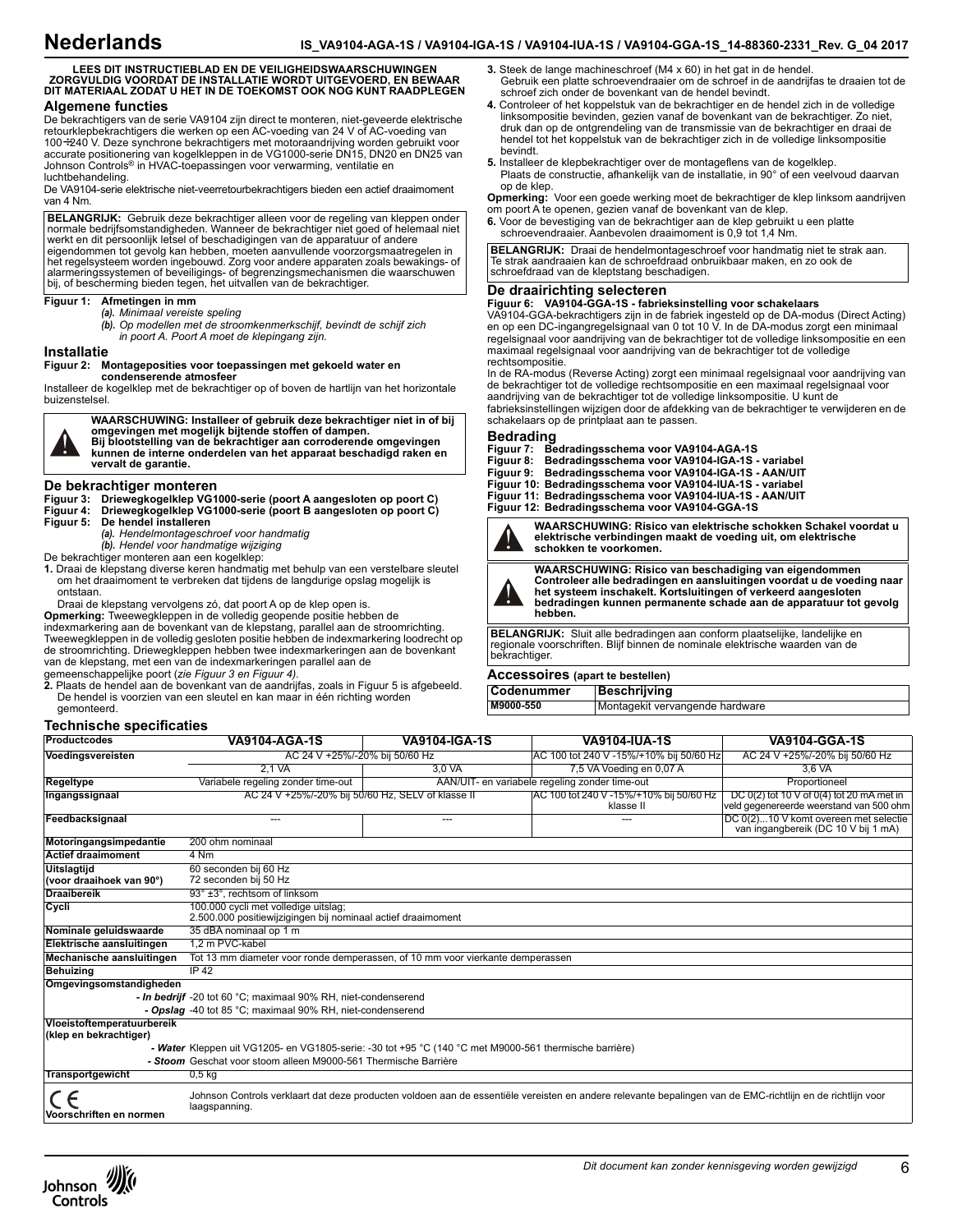# **Svenska**

# **LÄS DET HÄR INSTRUKTIONSBLADET OCH SÄKERHETSANVISNINGARNA NOGGRANT INNAN DU INSTALLERAR MODULEN OCH SPARA DEM FÖR FRAMTIDA BRUK**

# **Allmänna funktioner**

Ställdonen i VA9104-serien är elektriska ventilställdon utan fjäderåtergång som direktmonteras och som fungerar med AC 24 V eller AC 100÷240 V Spänningsmatning. De synkrona, motordrivna ställdonen används för att ge korrekta inställningar på Johnson Controls® kulventiler DN15, DN20 och DN25 i VG1000-serien i värme-, ventilations- och luftkonditioneringssystem (HVAC).

De elektriska ställdonen utan fjäderåtergång i VA9104-serien ger ett synkront moment på 4 Nm.

**VIKTIGT!** Använd bara ställdonet för att styra ventiler under normala driftförhållanden. Om felaktiga funktioner hos ställdonet kan leda till skador på person, den styrda utrustningen eller annan egendom, måste ytterligare säkerhetsfunktioner integreras i styrsystemet. Installera och underhåll andra enheter, till exempel övervaknings- eller larmsystem eller säkerhets- eller begränsningskontroller som är avsedda att varna för, eller skydda mot, fel hos ställdonet.

#### **Figur 1: Mått i mm**

*(a). Minsta avstånd*

*(b). På modeller med flödespåverkande skiva finns skivan i port A. Port A måste vara ventilingång.*

### **Installation**

**Figur 2: Monteringslägen för kylt vatten och kondenserande atmosfärsystem** Installera kulventilen med ställdonet vid eller ovanför den horisontella rörledningens mittlinje.

**VARNING! Ställdonet får inte installeras eller användas i eller i närheten av miljöer där det kan finnas frätande ämnen eller ångor. Om ställdonet utsätts för frätande miljöer kan enhetens interna komponenter skadas och garantin upphör då att gälla.**

# **Montera ställdonet**

**Figur 3: Trevägs kulventil i VG1000-serien (port A ansluten till port C)**

**Figur 4: Trevägs kulventil i VG1000-serien (port B ansluten till port C)**

**Figur 5: Installera handtaget** *(a). Monteringsskruv för manuellt handtag*

*(b). Handtag för manuell åsidosättning*

Så här monteras ställdonet på en kulventil:

- **1.** Rotera ventilstången manuellt flera gånger med hjälp av en skiftnyckel för att bryta vridmomentet som kan ha byggts upp under förvaringen.
- Rotera sedan ventilstången så att port A på ventilen är öppen.
- 

**Obs!** På tvåvägsventiler i helt öppet läge finns indexmarkeringen uppe på ventilstången, parallellt med flödesriktningen. På tvåvägsventiler i helt stängt läge finns indexmarkeringen lodrätt mot flödesriktningen. Trevägsventiler har två indexmarkeringar uppe på ventilstången. En av indexmarkeringarna är parallell med den gemensamma porten (*se figur 3 och figur 4).*

- **2.** Placera handtaget ovanpå drivaxeln enligt bilden i figur 5.
- Handtaget är nycklat och kan bara monteras i en riktning.
- **3.** Sätt in maskinskruven M4 × 60 i hålet i handtaget.
- Använd en spårmejsel och skruva in skruven i drivaxeln tills den är nedanför handtagets ovansida.
- **4.** Kontrollera att ställdonskopplaren och handtaget är i helt motsols läge sett från ställdonets ovansida. Om de inte är det trycker du på ställdonets frikopplingsknapp och roterar handtaget tills ställdonskopplaren är i helt motsols läge.
- **5.** Installera ventilställdonet över kulventilens monteringsfläns. Beroende på installationen placerar du anordningen i något av de fyra 90° stegen på ventilen.

**Obs!** Ställdonet måste driva ventilen motsols till den öppna porten A sett från ventilens ovansida för att det ska fungera korrekt.

**6.** Fäst ställdonet vid ventilen med hjälp av en spårmejsel.

Rekommenderat vridmoment är 0,9 till 1,4 Nm.

**VIKTIGT!** Skruva inte åt monteringsskruven för det manuella handtaget för hårt. Skruvens och ventilstångens gängor kan skadas.

#### **Välja roteringsriktning**

**Figur 6: Brytarens fabriksinställning för VA9104-GGA-1S**<br>VA9104-GGA-ställdonen är fabriksinställda för direktdrift (DA) och en styringångssignal på DC 0 till 10 V. I direktverkande läge (DA) drivs ställdonet till helt motsols läge av en minimal styrsignal och till helt medsols läge av en maximal styrsignal. I bakåtverkande läge (RA) drivs ställdonet till helt medsols läge av en minimal styrsignal och till helt motsols läge av en maximal styrsignal. Ändra fabriksinställningarna genom att ta bort ställdonets lock och justera brytarna på kretskortet.

- **Kabeldragning Figur 7: Illustration kabeldragning för VA9104-AGA-1S**
- 
- **Figur 8: Illustration kabeldragning flytande styrning för VA9104-IGA-1S Figur 9: Illustration kabeldragning PÅ/AV-styrning för VA9104-IGA-1S**
- **Figur 10: Illustration kabeldragning flytande styrning för VA9104-IUA-1S Figur 11: Illustration kabeldragning PÅ/AV-styrning för VA9104-IUA-1S**
- **Figur 12: Illustration kabeldragning för VA9104-GGA-1S**



**VARNING! Risk för elektriska stötar. Undvik elektriska stötar genom att koppla från strömkällan innan de elektriska anslutningarna görs.**



**VARNING! Risk för skador på egendom. Strömsätt inte systemet innan alla kabelanslutningar har kontrollerats. Kortslutna eller felaktigt anslutna kablar kan orsaka bestående skador på utrustningen.**

**VIKTIGT!** Gör alla kabelanslutningar i enlighet med lokala, nationella och regionala regler. Överskrid inte den elektriska klassificeringen för ställdonet.

## **Tillbehör (beställs separat)**

| Kodnummer | <b>Beskrivning</b>               |
|-----------|----------------------------------|
| M9000-550 | Utbytessats med monteringsbeslag |

### **Tekniska specifikationer**

| Produktkoder                                                                                                                                                    | <b>VA9104-AGA-1S</b>                                                                                   | VA9104-IGA-1S                                          | <b>VA9104-IUA-1S</b>                        | VA9104-GGA-1S                                                                  |  |
|-----------------------------------------------------------------------------------------------------------------------------------------------------------------|--------------------------------------------------------------------------------------------------------|--------------------------------------------------------|---------------------------------------------|--------------------------------------------------------------------------------|--|
| Spänningskrav                                                                                                                                                   | AC 24 V +25 %/-20 % vid 50/60 Hz                                                                       |                                                        | IAC 100 till 240 V -15 %/+10 % vid 50/60 Hz | AC 24 V +25 %/-20 % vid 50/60 Hz                                               |  |
|                                                                                                                                                                 | 2.1 VA                                                                                                 | 3.0 VA                                                 | 7.5 VA ström och 0.07                       | 3.6 VA                                                                         |  |
| <b>Styrningstyp</b>                                                                                                                                             | Flytande styrning utan tidsutlösning                                                                   | PÅ/AV-styrning och flytande styrning med tidsutlösning |                                             | Modulering                                                                     |  |
| Ingångssignal                                                                                                                                                   | AC 24 V +25 %/-20 % vid 50/60 Hz. SELV eller klass II<br>AC 24 V +25 %/-20 % vid 50/60 Hz,<br>klass II |                                                        |                                             | DC 0(2) till 10 V eller 0(4) till 20 mA<br>med installerad resistor på 500 ohm |  |
| Signal för återkoppling                                                                                                                                         |                                                                                                        | ---                                                    |                                             | DC 0(2) till 10 V motsvarar vald räckvidd<br>för ingång (DC 10 V vid 1 mA)     |  |
| Impedans för motoringång                                                                                                                                        | 200 ohm nominellt                                                                                      |                                                        |                                             |                                                                                |  |
| <b>Synkront moment</b>                                                                                                                                          | 4 Nm                                                                                                   |                                                        |                                             |                                                                                |  |
| Rörelsetid (för 90° rotering)                                                                                                                                   | 60 sekunder vid 60 Hz<br>72 sekunder vid 50 Hz                                                         |                                                        |                                             |                                                                                |  |
| Rotationsområde                                                                                                                                                 | 93° ±3°, medsols eller motsols                                                                         |                                                        |                                             |                                                                                |  |
| Cykler                                                                                                                                                          | 100 000 kompletta cykler,<br>2 500 000 förflyttningar vid angivet synkront moment                      |                                                        |                                             |                                                                                |  |
| Klassificering av hörbart brus 35 dBA nominellt vid 1 m                                                                                                         |                                                                                                        |                                                        |                                             |                                                                                |  |
| Elektriska anslutningar                                                                                                                                         | 1.2 m PVC-kabel                                                                                        |                                                        |                                             |                                                                                |  |
| Mekaniska anslutningar                                                                                                                                          | Runda spjällaxlar, upp till 13 mm diameter eller fyrkantiga spjällaxlar, 10 mm                         |                                                        |                                             |                                                                                |  |
| Kåpa                                                                                                                                                            | IP 42                                                                                                  |                                                        |                                             |                                                                                |  |
| Omgivningsförhållanden                                                                                                                                          |                                                                                                        |                                                        |                                             |                                                                                |  |
|                                                                                                                                                                 | $-$ I drift -2060 °C, 90 % maximal luftfuktighet, icke-kondenserande                                   |                                                        |                                             |                                                                                |  |
|                                                                                                                                                                 | - Förvaring $-4085$ °C, 90 % maximal luftfuktighet, icke-kondenserande                                 |                                                        |                                             |                                                                                |  |
| Vätsketemperaturgränser<br>(ställdon och ventil<br>hopmonterade)                                                                                                |                                                                                                        |                                                        |                                             |                                                                                |  |
| - Vatten Ventiler i VG1205- och VG1805-serien: -30 +95 °C (140 °C med M9000-561 värme Barrier)                                                                  |                                                                                                        |                                                        |                                             |                                                                                |  |
| - Ånga Märk för Steam Tjänsten endast med M9000-561 Thermal Barrier                                                                                             |                                                                                                        |                                                        |                                             |                                                                                |  |
| Transportvikt                                                                                                                                                   | 0.5 <sub>kq</sub>                                                                                      |                                                        |                                             |                                                                                |  |
| Överensstämmelse Johnson Controls uppger att dessa produkter överensstämmer med kraven och andra relevanta bestämmelser i EMC-direktiv och lågspänningsdirektiv |                                                                                                        |                                                        |                                             |                                                                                |  |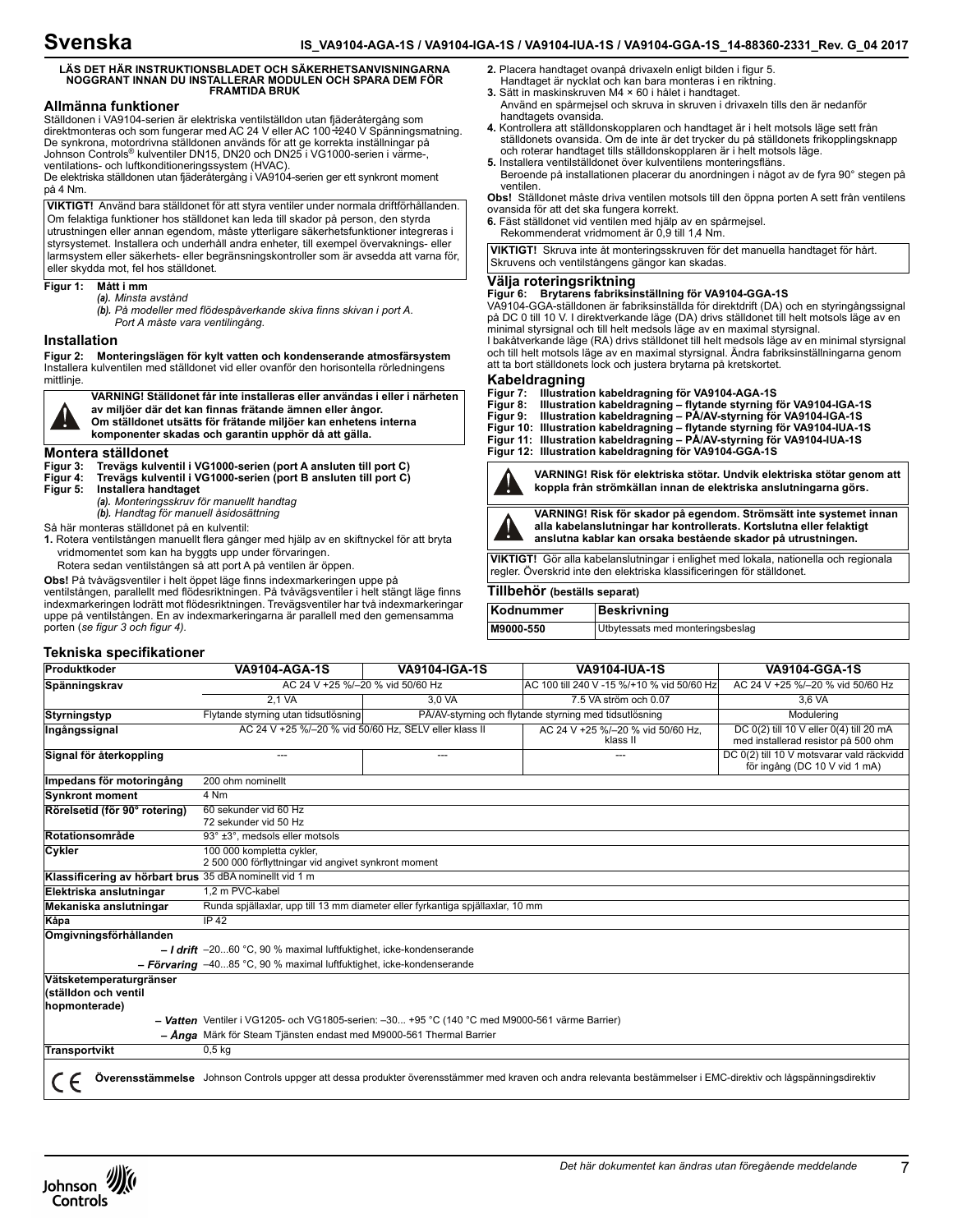# **PŘED INSTALACÍ SI POZORNĚ PŘEČTĚTE TYTO POKYNY A BEZPEČNOSTNÍ VAROVÁNÍ A USCHOVEJTE JE PRO POZDĚJŠÍ POUŽITÍ Všeobecné charakteristiky**

Servopohony řady VA9104 jsou elektrické ventilové servopohony s nepružinovým zpětným chodem určené pro přímou montáž a napájené AC 24 V AC 100÷240V napájení. Tyto synchronní motorové pohony se používají k zajištění přesného nastavování polohy kulových ventilů Johnson Controls ® řady VG1000 o velikostech DN15, DN20 a DN25 ve vzduchotechnických aplikacích (HVAC). Elektrické servopohony s nepružinovým zpětným chodem řady VA9104 poskytují točivý moment 4 Nm.

**DŮLEŽITÉ:** Tento servopohon používejte pouze k ovládání ventilů při běžných provozních podmínkách. V případech, kdy by porucha nebo nesprávná funkce servopohonu mohla mít za následek úraz osob nebo poškození ovládaného zařízení či jiného majetku, musí být v regulačním systému navržena dodatečná preventivní opatření. Do systému je vhodné začlenit a udržovat v něm další zařízení, jako například dohlížecí nebo výstražné systémy a ovládací prvky mezních hodnot nebo zabezpečení, určené k varování či ochraně v případě závady nebo chybné funkce elektrického servopohonu.

#### **Obr. 1: Rozměry v mm**

*(a). Minimální požadovaná vůle*

*(b). U modelů s kotoučem pro nastavení průtokové charakteristiky je tento kotouč umístěn v otvoru A. Otvor A musí být vstupním otvorem ventilu.*

# **Instalace**<br>Obr. 2:

#### **Obr. 2: Montážní polohy pro aplikace ve studené vodě a kondenzující atmosféře**

Namontujte kulový ventil se servopohonem na nebo nad středovou čáru vodorovného potrubí.



**UPOZORNĚNÍ: Neinstalujte a nepoužívejte tento servopohon v prostředích s možným výskytem korozivních látek nebo výparů. Vystavení elektrického servopohonu účinkům korozivního prostředí může způsobit poškození vnitřních součástí zařízení a je důvodem ke ztrátě platnosti záruky.**

# **Montáž servopohonu**

- 
- **Obr. 3: Trojcestný kulový ventil řady VG1000 (otvor A připojen k otvoru C) Obr. 4: Trojcestný kulový ventil řady VG1000 (otvor B připojen k otvoru C)**
	- **Obr. 5: Montáž rukojeti**
	- *(a). Upevňovací šroub rukojeti*
	- *(b). Rukojeť pro ruční přestavení*

Postup při montáži servopohonu na kulový ventil:

- **1.** Otočte několikrát ručně dříkem ventilu pomocí nastavitelného klíče, aby došlo k uvolnění momentu, který mohl vzniknout při dlouhodobém skladování.
- Poté otočte dřík ventilu tak, aby se otevřel otvor A ventilu.

**Poznámka:** Dvoucestné ventily mají v plně otevřené poloze značku indexu na horní straně dříku ventilu, rovnoběžně se směrem průtoku. V plně uzavřené poloze mají dvoucestné ventily značku indexu kolmo ke směru průtoku. Trojcestné ventily mají dvě označení indexu na horní straně dříku ventilu, přičemž jedna z indexových značek je rovnoběžná se společným otvorem (*viz Obrázek 3 a Obrázek 4).*

**2.** Umístěte rukojeť na horní část hnacího hřídele tak, jak je znázorněno na Obrázku 5. Rukojeť je opatřena klínem a lze ji namontovat pouze v jednom směru.

| Technické údaje                                                 |                                                                                                                                                                                     |                                                                     |                                                       |                                                                     |  |
|-----------------------------------------------------------------|-------------------------------------------------------------------------------------------------------------------------------------------------------------------------------------|---------------------------------------------------------------------|-------------------------------------------------------|---------------------------------------------------------------------|--|
| Kódy produktů                                                   | <b>VA9104-AGA-1S</b>                                                                                                                                                                | <b>VA9104-IGA-1S</b>                                                | <b>VA9104-IUA-1S</b>                                  | <b>VA9104-GGA-1S</b>                                                |  |
| Napájení                                                        | AC 24 V +25 %/-20 % při 50/60 Hz                                                                                                                                                    |                                                                     | AC 100 až 240 V +25 %/-20 % při 50/60 Hz              | AC 24 V + 25 %/-20 % při 50/60 Hz                                   |  |
|                                                                 | 2.1 VA                                                                                                                                                                              | 3,0 VA                                                              | 7,5 VA Napájení a 0.07 A                              | 3,6 VA                                                              |  |
| Typ regulace                                                    | Astatická regulace bez časového<br>limitu                                                                                                                                           | Astatická regulace a regulace zapínáním/vypínáním s časovým limitem |                                                       | Modulace                                                            |  |
| Vstupní signál                                                  | AC 24 V + 25 %/-20 % při 50/60 Hz, třída II nebo SELV                                                                                                                               |                                                                     | AC 100 až 240 V -15 %/+10 % při 50/60 Hz,<br>třída II | DC 0(2) až 10 V nebo 0(4) až 20 mA<br>s odporem 500 ohmů s polem    |  |
| Signál zpětné vazby                                             |                                                                                                                                                                                     | ---                                                                 |                                                       | DC 0(2)10 V Odpovídá výběru<br>vstupního rozsahu (DC 10 V při 1 mA) |  |
| Vstupní impedance motoru                                        | jmenovitá 200 ohmů                                                                                                                                                                  |                                                                     |                                                       |                                                                     |  |
| Točivý moment                                                   | 4 Nm                                                                                                                                                                                |                                                                     |                                                       |                                                                     |  |
| Doba zdvihu<br>(pro otočení o 90°)                              | 60 sekund při 60 Hz<br>72 sekund při 50 Hz                                                                                                                                          |                                                                     |                                                       |                                                                     |  |
| Rozsah otáčení                                                  | 93° ±3°, ve směru nebo proti směru hodinových ruček                                                                                                                                 |                                                                     |                                                       |                                                                     |  |
| Počet cvklů                                                     | 100 000 cyklů s plným zdvihem,<br>2 500 000 polohových posunutí při jmenovitém točivém momentu                                                                                      |                                                                     |                                                       |                                                                     |  |
| <b>Hlučnost</b>                                                 | Jmenovitá 35 dBA ve vzdálenosti 1 m                                                                                                                                                 |                                                                     |                                                       |                                                                     |  |
| Elektrická připojení                                            | Kabel z polyvinylchloridu (PVC) o délce 1,2 m                                                                                                                                       |                                                                     |                                                       |                                                                     |  |
| Mechanická připojení                                            | Kulaté hřídele klapek o průměru do 13 mm nebo čtyřhranné hřídele klapek do 10 mm                                                                                                    |                                                                     |                                                       |                                                                     |  |
| Kryt                                                            | IP 42                                                                                                                                                                               |                                                                     |                                                       |                                                                     |  |
| Podmínky prostředí                                              |                                                                                                                                                                                     |                                                                     |                                                       |                                                                     |  |
|                                                                 | - <b>Provozní</b> -20 až 60 °C; max. relativní vlhkost 90 %, bez kondenzace                                                                                                         |                                                                     |                                                       |                                                                     |  |
|                                                                 | - Při skladování -40 až 85 °C; max. relativní vlhkost 90 %, bez kondenzace                                                                                                          |                                                                     |                                                       |                                                                     |  |
| Mezní hodnoty teplot tekutin<br>(sestava servopohonu a ventilu) |                                                                                                                                                                                     |                                                                     |                                                       |                                                                     |  |
|                                                                 | - Voda Ventily řady VG1205 a VG1805: -30 až +95 °C (140 °C s M9000-561 tepelné bariéry)                                                                                             |                                                                     |                                                       |                                                                     |  |
|                                                                 | - Pára Jsou urceny pro parní služby pouze s M9000-561 tepelné bariéry                                                                                                               |                                                                     |                                                       |                                                                     |  |
| Přepravní hmotnost                                              | $0,5$ kg                                                                                                                                                                            |                                                                     |                                                       |                                                                     |  |
| Shoda s požadavky<br>norem a smirnic                            | Johnson Controls prohlašuje, že tyto výrobky jsou v souladu se základními požadavky a ostatními odpovídajícími ustanoveními směrnice<br>EMC a směrnice o nízkonapěťových zařízeních |                                                                     |                                                       |                                                                     |  |

- **3.** Vložte dlouhý montážní šroub M4 x 60 do otvoru v rukojeti. Pomocí plochého šroubováku zarazte šroub do hnacího hřídele tak, aby byl pod horním okrajem rukojeti.
- 4. Zkontrolujte, zda přípojka servopohonu i rukojeť jsou v krajní poloze proti směru<br>hodinových ruček při pohledu od horní strany servopohonu. Není-li tomu tak,<br>stiskněte tlačítko uvolnění převodu servopohonu a otočte ruko přípojka servopohonu v krajní poloze proti směru hodinových ruček.
- **5.** Namontujte ventilový servopohon na montážní objímku kulového ventilu. V závislosti na instalaci umístěte sestavu na ventil do kterékoli ze čtyř poloh v krocích  $90^\circ$

**Poznámka:** Při správné funkci musí servopohon otočit ventil proti směru hodinových ruček, aby došlo k otevření otvoru A, při pohledu na ventil shora.

- **6.** Upevněte servopohon k ventilu pomocí plochého šroubováku. Doporučený utahovací moment činí 0,9 až 1,4 Nm.
- **DŮLEŽITÉ:** Upevňovací šroub rukojeti nepřetahujte.

Přetažení může způsobit poškození závitů a poškodit také závity dříku ventilu.

# **Volba směru otáčení**

#### **Obr. 6: VA9104-GGA-1S – Tovární nastavení spínačů**

Servopohony VA9104-GGA jsou z výroby nastaveny na režim Přímého chodu (DA) a<br>vstupní signál regulace DC 0 až 10 V. V režimu DA minimální signál regulace přestaví<br>servopohon do krajní polohy proti směru hodinových ruček (CC regulace přestaví servopohon do krajní polohy ve směru hodinových ruček (CW). Při provozu v režimu zpětného chodu (RA) minimální signál regulace přestavuje servopohon do krajní polohy ve směru hodinových ruček a maximální signál regulace přestavuje servopohon do krajní polohy proti směru hodinových ruček. Chcete-li změnit výrobní nastavení, demontujte kryt servopohonu a upravte nastavení spínačů na desce plošných spojů.

Zapojení<br><sub>Obr. 7:</sub>

**nedošlo k úrazu elektrickým proudem.**

- **Obr. 7: VA9104-AGA-1S Schéma zapojení regulace**
- **Obr. 8: VA9104-IGA-1S Schéma zapojení regulace astatická**
- **Obr. 9: VA9104-IGA-1S Schéma zapojení regulace zapínáním/vypínáním Obr. 10: VA9104-IUA-1S Schéma zapojení regulace astatická**
- **Obr. 11: VA9104-IUA-1S Schéma zapojení regulace zapínáním/vypínáním Obr. 12: VA9104-GGA-1S – Schéma zapojení regulace UPOZORNĚNÍ: Nebezpečí zasažení elektrickým proudem. Před**

**manipulací s elektrickým připojením odpojte kabel napájení, aby** 

**UPOZORNĚNÍ: Nebezpečí poškození majetku. Před zapnutím napájení systému zkontrolujte všechna zapojení. Krátká spojení a nesprávně připojené kabely mohou mít za následek trvalé poškození zařízení.**

**DŮLEŽITÉ:** Všechna zapojení kabelů musí odpovídat místním, národním a dalším příslušným předpisům. Nepřekračujte jmenovité elektrické hodnoty servopohonu.

#### **Příslušenství (k samostatnému objednání)**

| Kódové číslo | <b>Popis</b>                         |
|--------------|--------------------------------------|
| M9000-550    | Náhradní sada upevňovacího materiálu |